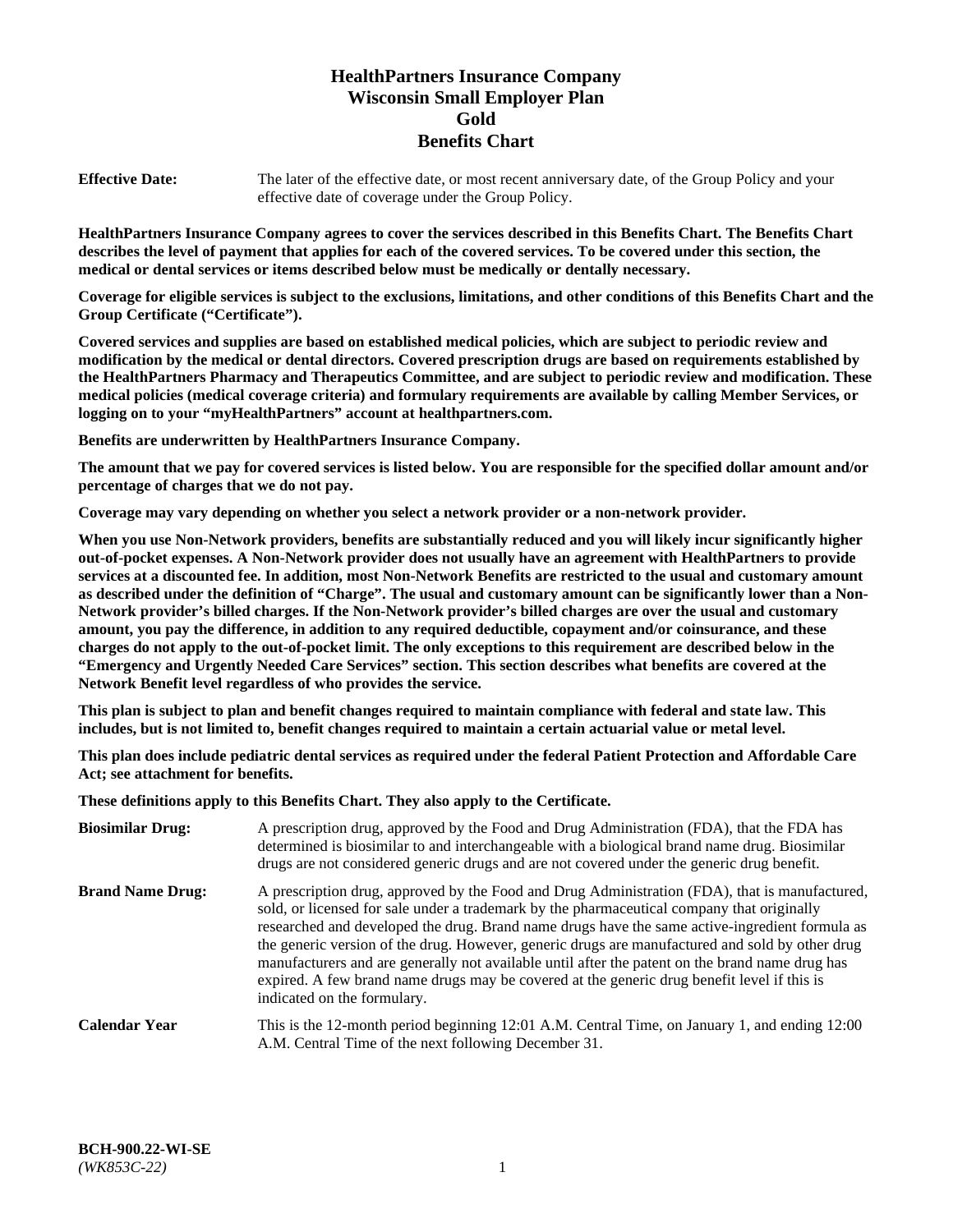| <b>Charge:</b> | For covered services delivered by a network provider, this is the provider's discounted fee for a<br>given medical/surgical service, procedure or item.                                                                                                                                                                                                                                                                                                                                                                                                                                                                                                                                                                 |
|----------------|-------------------------------------------------------------------------------------------------------------------------------------------------------------------------------------------------------------------------------------------------------------------------------------------------------------------------------------------------------------------------------------------------------------------------------------------------------------------------------------------------------------------------------------------------------------------------------------------------------------------------------------------------------------------------------------------------------------------------|
|                | For covered services delivered by non-network providers, a contracted rate may apply if such<br>arrangement is available to HealthPartners.                                                                                                                                                                                                                                                                                                                                                                                                                                                                                                                                                                             |
|                | For the usual and customary charge for covered services delivered by non-network providers, our<br>payment is calculated using one of the following options, depending on availability: 1) a<br>percentage of the Medicare fee schedule; 2) a comparable schedule if the service is not on the<br>Medicare fee schedule; or 3) a commercially reasonable rate for such service if a fee schedule is<br>not available.                                                                                                                                                                                                                                                                                                   |
|                | The usual and customary charge is the maximum amount allowed that we consider in the<br>calculation of the payment of charges incurred for certain covered services. You must pay for any<br>charges above the usual and customary charge, and they do not apply to the out-of-pocket limit.                                                                                                                                                                                                                                                                                                                                                                                                                            |
|                | A charge is incurred for covered ambulatory medical and surgical services, on the date the service<br>or item is provided. A charge is incurred for covered inpatient services, on the date of admission to<br>a hospital. To be covered, a charge must be incurred on or after your effective date and on or<br>before the termination date.                                                                                                                                                                                                                                                                                                                                                                           |
|                | Copayment/Coinsurance: The specified dollar amount, or percentage, of charges incurred for covered services, which we do<br>not pay, but which you must pay, each time you receive certain medical services, procedures or<br>items. Our payment for those covered services or items begins after the copayment or coinsurance<br>is satisfied. Covered services or items requiring a copayment or coinsurance are specified in this<br>Benefits Chart.                                                                                                                                                                                                                                                                 |
|                | For services provided by a network provider:<br>An amount which is listed as a flat dollar copayment is applied to a network provider's discounted<br>charge for a given service. However, if the network provider's discounted charge for a service or<br>item is less than the flat dollar copayment, you will pay the network provider's discounted charge.<br>An amount which is listed as a percentage of charges or coinsurance is based on the network<br>provider's discounted charges, calculated at the time the claim is processed, which may include an<br>agreed upon fee schedule rate for case rate or withhold arrangements.                                                                            |
|                | For services provided by a non-network provider:<br>Any copayment or coinsurance is applied to the lesser of the provider's charges or the usual and<br>customary charge for a service.                                                                                                                                                                                                                                                                                                                                                                                                                                                                                                                                 |
|                | A copayment or coinsurance is due at the time a service is provided, or when billed by the<br>provider. The copayment or coinsurance applicable for a scheduled visit with a HealthPartners<br>network provider will be collected for each visit, late cancellation and failed appointment.                                                                                                                                                                                                                                                                                                                                                                                                                             |
| Deductible:    | The specified dollar amount of charges incurred for covered services, which we do not pay, but an<br>enrollee or a family has to pay first in a calendar year. Our payment for those services or items<br>begins after the deductible is satisfied. For network providers, the amount of the charges that apply<br>to the deductible are based on the network provider's discounted charges, calculated at the time<br>the claim is processed, which may include an agreed upon fee schedule rate for case rate or<br>withhold arrangements. For non-network providers, the amount of charges that apply to the<br>deductible are the lesser of the provider's charges or the usual and customary charge for a service. |
|                | Any amounts paid or reimbursed by a third party, including but not limited to: point of service<br>rebates, manufacturer coupons, manufacturer debits cards or other forms of direct reimbursement<br>to an Insured for a product or service, will not apply toward your deductible, to the extent<br>permitted under state and federal law.                                                                                                                                                                                                                                                                                                                                                                            |
|                | Your plan has an embedded deductible. This means once an Insured meets the individual<br>deductible, the plan begins paying benefits for that person. If two or more members of the family<br>meet the family deductible, the plan begins paying benefits for all members of the family,<br>regardless of whether each Insured has met the individual deductible. However, an Insured may<br>not contribute more than the individual deductible toward the family deductible.                                                                                                                                                                                                                                           |
|                | All services are subject to the deductible unless otherwise indicated below in this Benefits Chart.                                                                                                                                                                                                                                                                                                                                                                                                                                                                                                                                                                                                                     |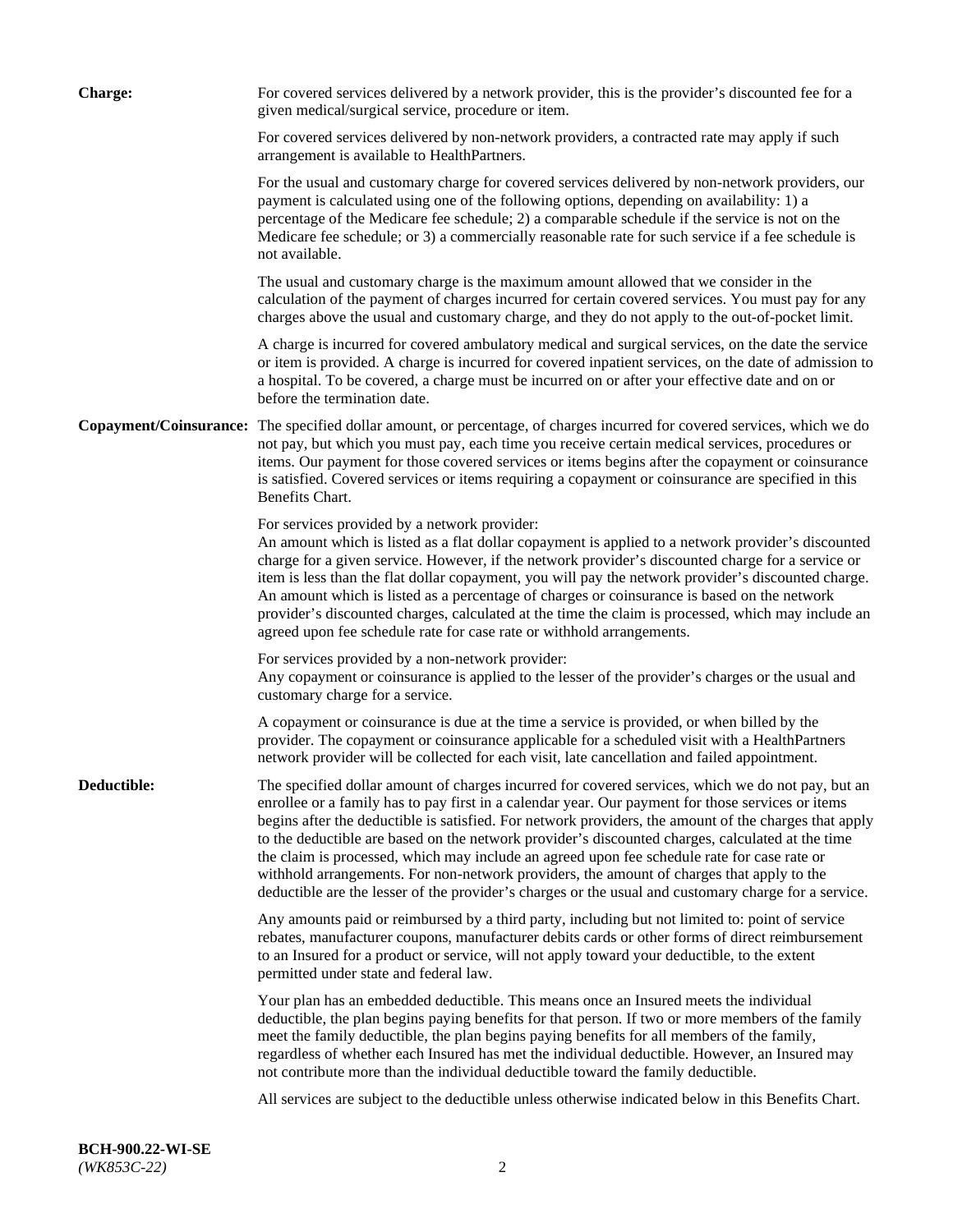| <b>Formulary:</b>                          | This is a current list, which may be revised from time to time, of prescription drugs, medications,<br>equipment and supplies covered by us as indicated in this Benefits Chart which are covered at the<br>highest benefit level. Some drugs on the formulary may require prior authorization to be covered<br>as formulary drugs. The formulary, and information on drugs that require prior authorization, are<br>available by calling Member Services, or logging on to your "myHealthPartners" account at<br>healthpartners.com. |
|--------------------------------------------|---------------------------------------------------------------------------------------------------------------------------------------------------------------------------------------------------------------------------------------------------------------------------------------------------------------------------------------------------------------------------------------------------------------------------------------------------------------------------------------------------------------------------------------|
| <b>Generic Drug:</b>                       | A prescription drug, approved by the Food and Drug Administration (FDA), that the FDA has<br>determined is comparable to a brand name drug product in dosage form, strength, route of<br>administration, quality, intended use and documented bioequivalence. Generally, generic drugs<br>cost less than brand name drugs. Some brand name drugs may be covered at the generic drug<br>benefit level if this is indicated on the formulary.                                                                                           |
| <b>Lifetime Maximum</b><br><b>Benefit:</b> | The specified coverage limit actually paid by us for services and/or charges incurred by you for any<br>given procedure or diagnosis. Payment of benefits under this Benefits Chart ceases when that lifetime<br>maximum benefit is reached. You have to pay for any subsequent charges.                                                                                                                                                                                                                                              |
| <b>Non-Formulary Drug:</b>                 | This is a prescription drug, approved by the Food and Drug Administration (FDA), that is not on<br>the formulary, is medically necessary and is not investigative or experimental or otherwise<br>excluded under the Certificate.                                                                                                                                                                                                                                                                                                     |
| <b>Out-of-Pocket Expenses:</b>             | You pay the specified copayments/coinsurance and deductibles applicable for particular services,<br>subject to the out-of-pocket limit described below. These amounts are in addition to the monthly<br>premium payments.                                                                                                                                                                                                                                                                                                             |
| <b>Out-of-Pocket Limit:</b>                | You pay the copayments/coinsurance and deductibles for covered services, to the individual or<br>family out-of-pocket limit. Thereafter we cover 100% of the charges incurred for all other covered<br>services, for the rest of the calendar year. You pay amounts greater than the out-of-pocket limit if<br>you exceed any lifetime maximum benefit or any visit or day limits.                                                                                                                                                    |
|                                            | Non-Network Benefits above the usual and customary charge (see definition of charge above) do<br>not apply to the out-of-pocket limit.                                                                                                                                                                                                                                                                                                                                                                                                |
|                                            | Non-Network Benefits for transplant surgery do not apply to the out-of-pocket limit.                                                                                                                                                                                                                                                                                                                                                                                                                                                  |
|                                            | Any amounts paid or reimbursed by a third party, including but not limited to: point of service<br>rebates, manufacturer coupons, manufacturer debit cards or other forms of direct reimbursement to<br>an Insured for a product or service, will not apply as an out-of-pocket expense, to the extent<br>permitted under state and federal law.                                                                                                                                                                                      |
|                                            | You are responsible to keep track of the out-of-pocket expenses. Contact Member Services for<br>assistance in determining the amount paid by the enrollee for specific eligible services received.<br>Claims for reimbursement under the out-of-pocket limit provisions are subject to the same time<br>limits and provisions described under the "Claims Provisions" section of the Certificate.                                                                                                                                     |
| <b>Specialty Drug List:</b>                | This is a current list, which may be revised from time to time, of prescription drugs, medications,<br>equipment and supplies, which are typically bio-pharmaceuticals. The purpose of a specialty drug<br>list is to facilitate enhanced monitoring of complex therapies used to treat specific conditions.<br>Specialty drugs are covered by us as indicated in this Benefits Chart. The specialty drug list is<br>available by calling Member Services, or logging on to your "myHealthPartners" account at<br>healthpartners.com. |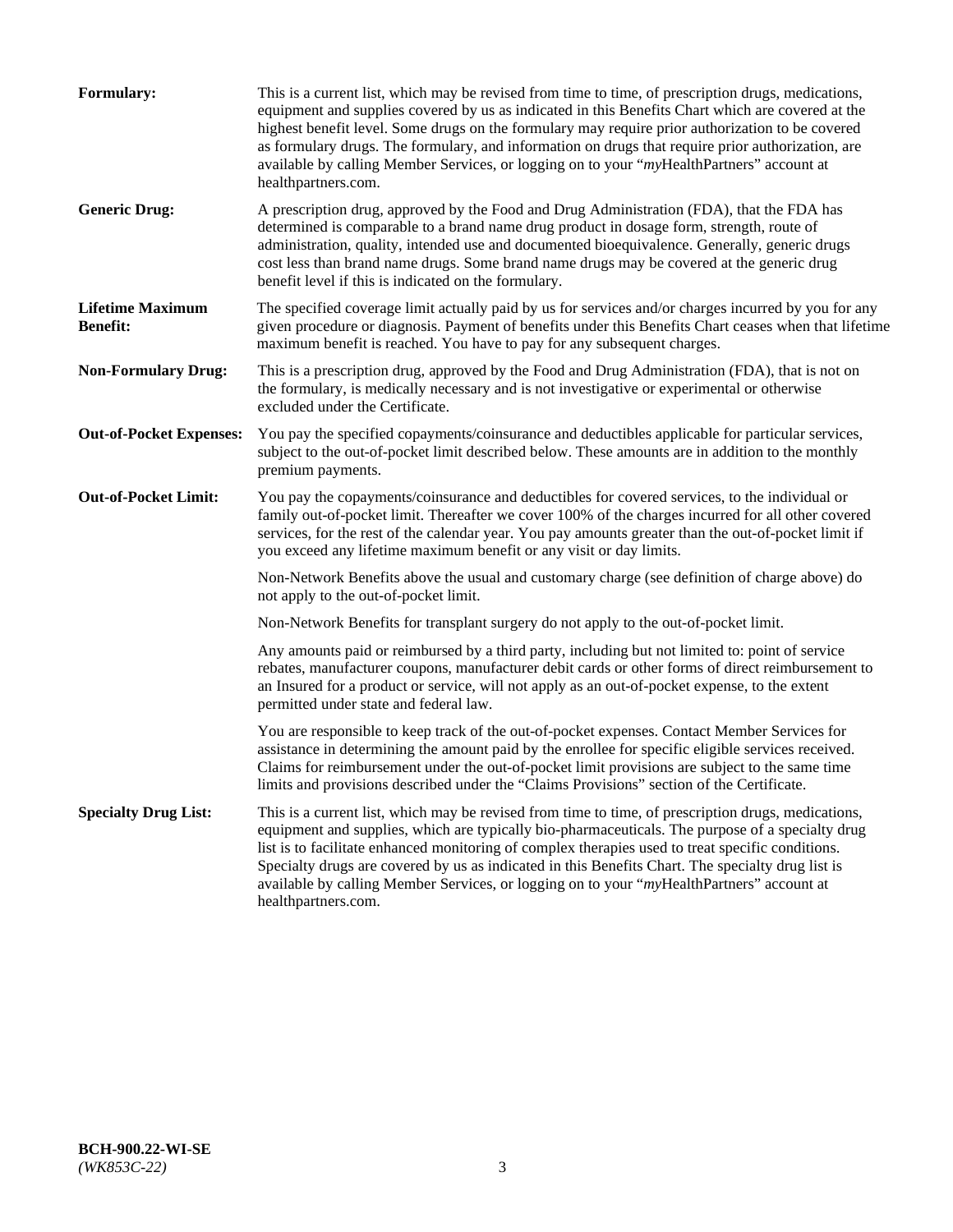### **DEDUCTIBLES AND OUT-OF-POCKET LIMITS**

#### **Individual calendar year deductible**

| <b>Network Benefits</b> | <b>Non-Network Benefits</b> |
|-------------------------|-----------------------------|
| \$2,000                 | \$10,000                    |

### **Family calendar year deductible**

| <b>Network Benefits</b> | <b>Non-Network Benefits</b> |
|-------------------------|-----------------------------|
| \$6,500                 | \$20,000                    |

Separate deductibles must be satisfied under the Network Benefits and Non-Network Benefits.

Your plan has an embedded deductible. This means once an Insured meets the individual deductible, the plan begins paying benefits for that person. If two or more members of the family meet the family deductible, the plan begins paying benefits for all members of the family, regardless of whether each Insured has met the individual deductible. However, an Insured may not contribute more than the individual deductible toward the family deductible.

Any amounts paid or reimbursed by a third party, including but not limited to: point of service rebates, manufacturer coupons, manufacturer debits cards or other forms of direct reimbursement to an Insured for a product or service, will not apply toward your deductible, to the extent permitted under state and federal law.

#### **Individual calendar year out-of-pocket limit**

| Network Benefits | <b>Non-Network Benefits</b> |
|------------------|-----------------------------|
| \$6,500          | \$30,000                    |

#### **Family calendar year out-of-pocket limit**

| <b>Network Benefits</b> | <b>Non-Network Benefits</b> |
|-------------------------|-----------------------------|
| $\frac{$13,000}{}$      | \$60,000                    |

Separate Out-of-Pocket Limits must be satisfied under Network Benefits and Non-Network Benefits.

Non-Network Benefits above the usual and customary charge will not apply to the individual or family Out-of-Pocket Limit.

Non-Network Benefits for transplant surgery do not apply to the Out-of-Pocket Limit.

Any amounts paid or reimbursed by a third party, including but not limited to: point of service rebates, manufacturer coupons, manufacturer debit cards or other forms of direct reimbursement to an Insured for a product or service, will not apply as an out-of-pocket expense, to the extent permitted under state and federal law.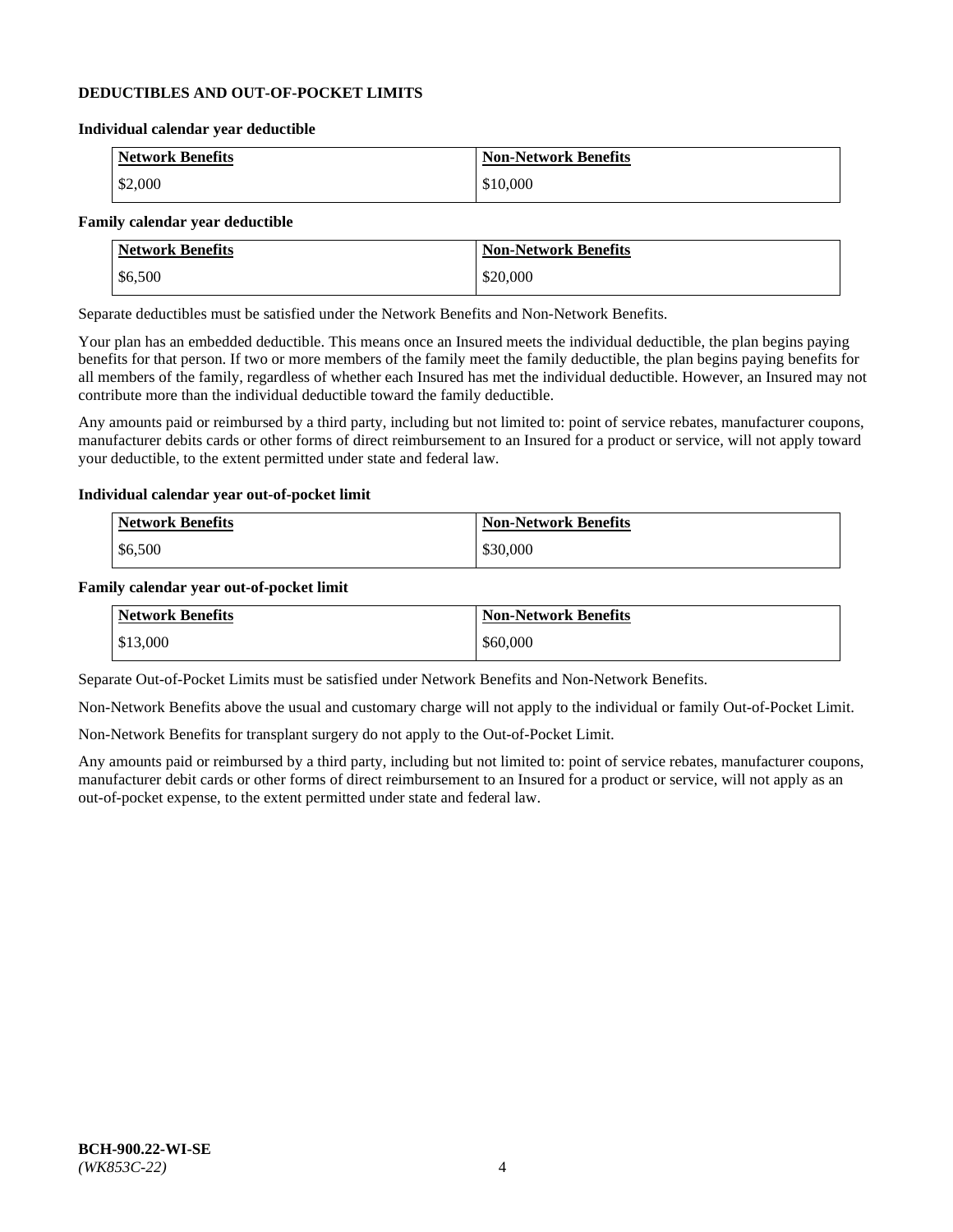# **AMBULANCE AND MEDICAL TRANSPORTATION**

### **Covered Services:**

We cover ambulance and medical transportation for medical emergencies.

We also cover medically necessary, non-emergency transportation if it meets our medical coverage criteria. Covered services and supplies are based on established medical policies, which are subject to periodic review and modification by the medical directors. These medical policies (medical coverage criteria) and applicable prior authorization requirements are available by calling Member Services, or logging on to your "*my*HealthPartners" account a[t healthpartners.com.](https://www.healthpartners.com/hp/index.html)

| <b>Network Benefits</b>      | <b>Non-Network Benefits</b> |
|------------------------------|-----------------------------|
| 70% of the charges incurred. | See Network Benefits.       |

#### **Not Covered:**

See "Services Not Covered" in the Certificate.

## **AUTISM SERVICES**

## **Covered Services:**

We cover prior authorized evidence-based intensive-level and nonintensive-level treatment of autism spectrum disorders (autism disorder, Asperger's syndrome or pervasive development disorder not otherwise specified).

Covered services are based on established medical policies, which are subject to periodic review and modification by the medical directors. These medical policies (medical coverage criteria) are available by calling Member Services, or logging on to your "*my*HealthPartners" account at [healthpartners.com.](https://www.healthpartners.com/hp/index.html)

Your network provider will coordinate the prior authorization process for any autism treatment services. You may call Member Services at 952-883-5000 or toll-free at 800-883-2177 if you have any questions or concerns regarding the authorization process.

Please call Member Services at 952-883-5000 or toll-free at 800-883-2177 to request authorization for autism treatment services from a non-network provider.

**Intensive-level services** for children diagnosed with autism spectrum disorders. Intensive-level services must begin on or after 2 years of age and end before 9 years of age. Intensive-level services, on average, are services provided for more than 20 hours of treatment per week. (The average number of hours a week is calculated over a six-month period.)

| <b>Network Benefits</b>                                                                                                                              | <b>Non-Network Benefits</b>                                              |
|------------------------------------------------------------------------------------------------------------------------------------------------------|--------------------------------------------------------------------------|
| 100% of the charges incurred, subject to a<br>copayment of \$50 per visit.<br>Deductible does not apply.<br>Limited to 240 visits per calendar year. | 50% of the charges incurred.<br>Limited to 240 visits per calendar year. |

The maximum number of visits is combined for Network Benefits and Non-Network Benefits. Visit limits are based on the minimum coverage amounts available at the time of publication. Additional visits may be available if required due to revised minimum coverage amounts being issued by the Office of the Commissioner of Insurance. See our medical coverage criteria for current visit limits.

#### **Intensive-level services lifetime maximum benefit**

| Network Benefits                                      | <b>Non-Network Benefits</b>                           |
|-------------------------------------------------------|-------------------------------------------------------|
| 4 years of cumulative services under this plan or any | 4 years of cumulative services under this plan or any |
| other plan.                                           | other plan.                                           |

The Lifetime Maximum Benefit is combined for Network Benefits and Non-Network Benefits.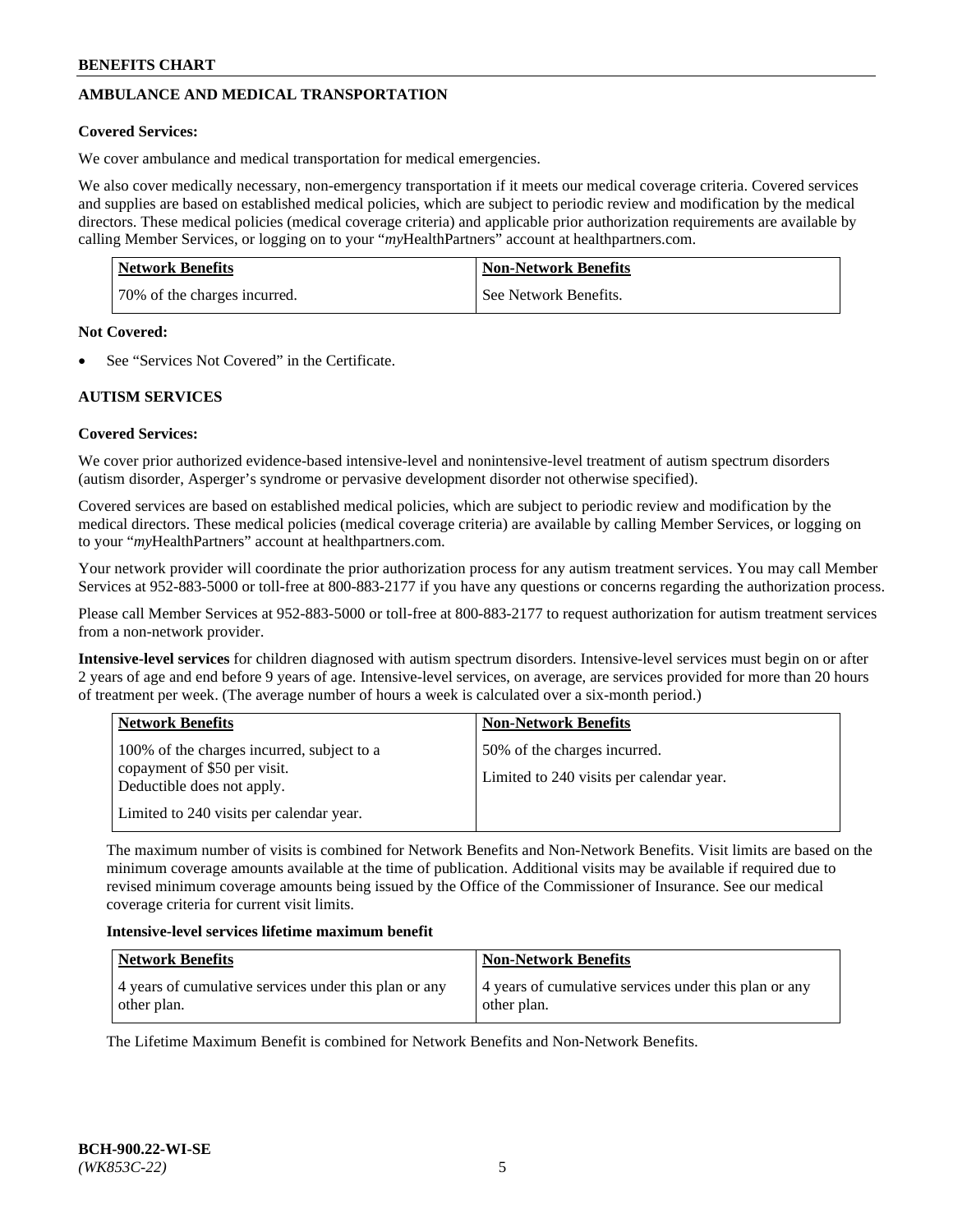**Nonintensive-level services** for Insureds diagnosed with autism spectrum disorders

| <b>Network Benefits</b>                                                                                  | <b>Non-Network Benefits</b>                                              |
|----------------------------------------------------------------------------------------------------------|--------------------------------------------------------------------------|
| 100% of the charges incurred, subject to a<br>copayment of \$50 per visit.<br>Deductible does not apply. | 50% of the charges incurred.<br>Limited to 120 visits per calendar year. |
| Limited to 120 visits per calendar year.                                                                 |                                                                          |

The maximum number of visits is combined for Network Benefits and Non-Network Benefits. Visit limits are based on the minimum coverage amounts available at the time of publication. Additional visits may be available if required due to revised minimum coverage amounts being issued by the Office of the Commissioner of Insurance. See our medical coverage criteria for current visit limits.

### **Not Covered:**

See "Services Not Covered" in the Certificate.

## **BEHAVIORAL HEALTH SERVICES**

## **Covered Services:**

Covered services are based on established medical policies, which are subject to periodic review and modification by the medical directors. These medical policies (medical coverage criteria) are available by calling Member Services, or logging on to your "*my*HealthPartners" account at [healthpartners.com.](https://www.healthpartners.com/hp/index.html)

**Transitional treatment services:** These are services for the treatment of nervous or mental disorders and substance use disorders which are provided to an Insured in a less restrictive manner than are inpatient hospital services but in a more intensive manner than are outpatient services. Transitional treatment services are services offered by a provider, and certified by the Wisconsin Department of Health Services for each of the following (except the last bulleted item):

- Mental health services for covered adults in a day treatment program.
- Mental health services for covered children in a day hospital treatment program.
- Services for persons with chronic mental illness provided through a community support program.
- Residential treatment programs for covered persons with substance use disorder.
- Substance use disorder services in a day treatment program.
- Services for persons who are experiencing a mental health crisis or who are in a situation likely to turn into a mental health crisis if support is not provided.
- Intensive outpatient programs for the treatment of psychoactive substance use disorders provided in accordance with the patient placement criteria of the American Society of Addiction Medicine.

## **Mental health services**

We cover services for mental health diagnoses as described in the Diagnostic and Statistical Manual of Mental Disorders – Fifth Edition (DSM 5) (most recent edition).

We provide coverage for mental health treatment ordered by a Wisconsin court under a valid court order that is issued on the basis of a behavioral care evaluation performed by a licensed psychiatrist or doctoral level licensed psychologist, which includes a diagnosis and an individual treatment plan for care in the most appropriate, least restrictive environment. We must be given a copy of the court order and the behavioral care evaluation, and the service must be a covered benefit under this plan, and the service must be provided by a network provider, or other provider as required by law.

**Outpatient services:** We cover medically necessary outpatient professional mental health services for evaluation, crisis intervention, and treatment of mental health disorders.

A comprehensive diagnostic assessment will be used as the basis for a determination by a mental health professional, concerning the appropriate treatment and the extent of services required.

Outpatient services we cover for a diagnosed mental health condition include the following:

- Individual, group, family and multi-family therapy.
- Medication management provided by a physician, certified nurse practitioner, or physician's assistant.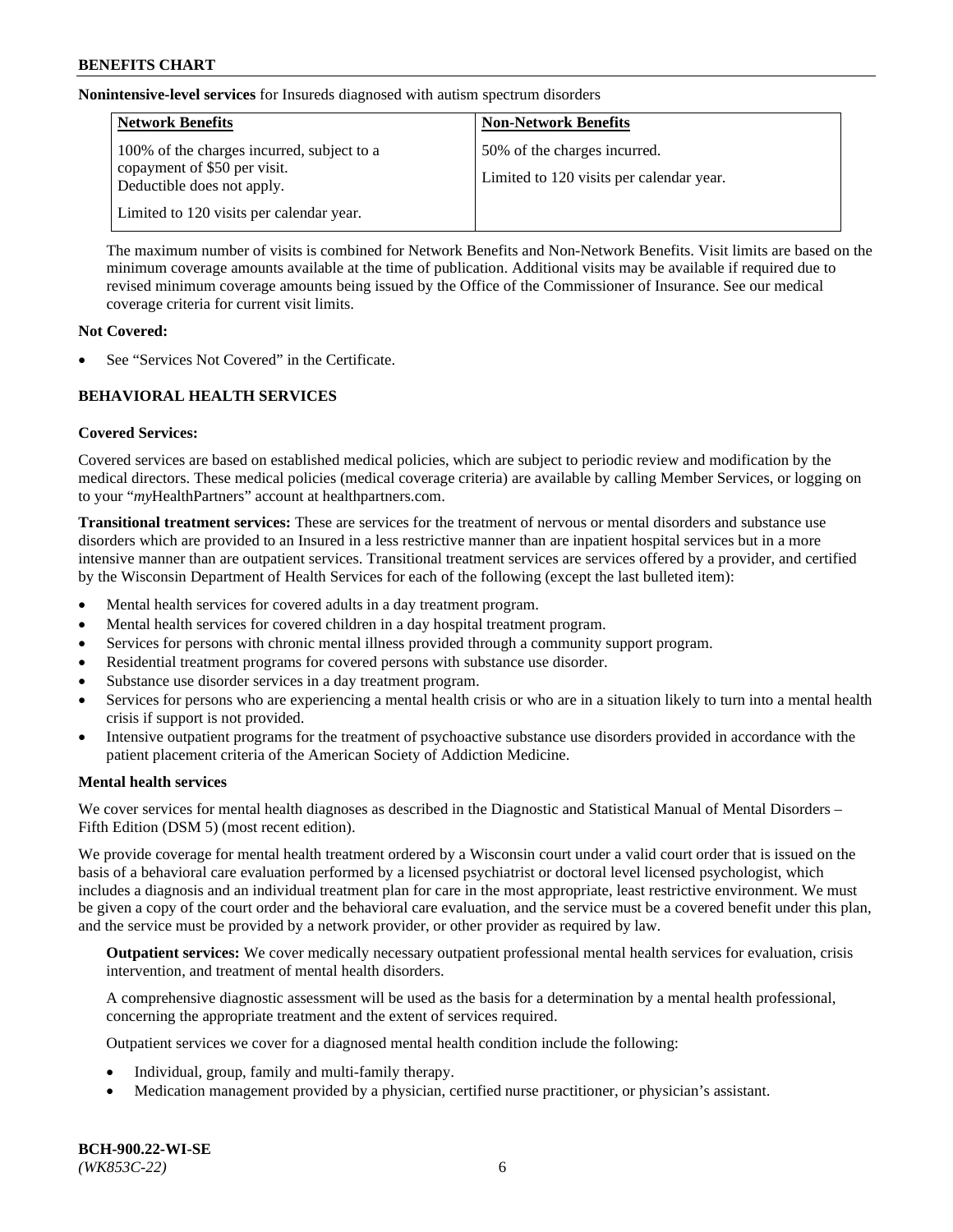- Psychological testing services for the purposes of determining the differential diagnoses and treatment planning for patients currently receiving behavioral health services.
- Partial hospitalization services in a licensed hospital or community mental health center.
- Psychotherapy and nursing services provided in the home if authorized by us.
- Treatment for gender dysphoria.

| <b>Network Benefits</b>                                                                                                                                                                                                                           | <b>Non-Network Benefits</b>  |
|---------------------------------------------------------------------------------------------------------------------------------------------------------------------------------------------------------------------------------------------------|------------------------------|
| 100% of the charges incurred, subject to a<br>copayment of \$50 per visit.<br>Deductible does not apply.<br>For family therapy, only one copayment will be<br>charged, regardless of the number of Insureds primarily<br>involved in the therapy. | 50% of the charges incurred. |

#### **Group therapy**

| Network Benefits                                                                                         | <b>Non-Network Benefits</b>  |
|----------------------------------------------------------------------------------------------------------|------------------------------|
| 100% of the charges incurred, subject to a<br>copayment of \$25 per visit.<br>Deductible does not apply. | 50% of the charges incurred. |

**Inpatient services, including mental health residential treatment services:** We cover the following:

- Medically necessary inpatient services in a hospital and professional services for treatment of mental health disorders. Medical stabilization is covered under inpatient hospital services in the "Hospital and Skilled Nursing Facility Services" section.
- Medically necessary mental health residential treatment services. This care must be authorized by us and provided by a hospital or residential behavioral health treatment facility licensed by the local state or Department of Health and Human Services. Services not covered under this benefit include halfway houses, group homes, extended care facilities, shelter services, correctional services, detention services, transitional services, group residential services, foster care services and wilderness programs.

| Network Benefits             | <b>Non-Network Benefits</b>  |
|------------------------------|------------------------------|
| 70% of the charges incurred. | 50% of the charges incurred. |

**Transitional treatment services:** We cover transitional treatment services described above for treatment of mental and nervous disorders.

| <b>Network Benefits</b>                                                                                  | <b>Non-Network Benefits</b>  |
|----------------------------------------------------------------------------------------------------------|------------------------------|
| 100% of the charges incurred, subject to a<br>copayment of \$50 per visit.<br>Deductible does not apply. | 50% of the charges incurred. |

#### **Substance use disorder treatment services**

We cover medically necessary services for assessments by a licensed alcohol and drug counselor and treatment of substance use disorders as defined in the latest edition of the DSM 5.

**Outpatient services:** We cover medically necessary outpatient professional services for diagnosis and treatment of substance use disorders. Substance use disorder treatment services must be provided by a program licensed by the local Department of Health Services.Outpatient services we cover for a diagnosed substance use disorder include the following: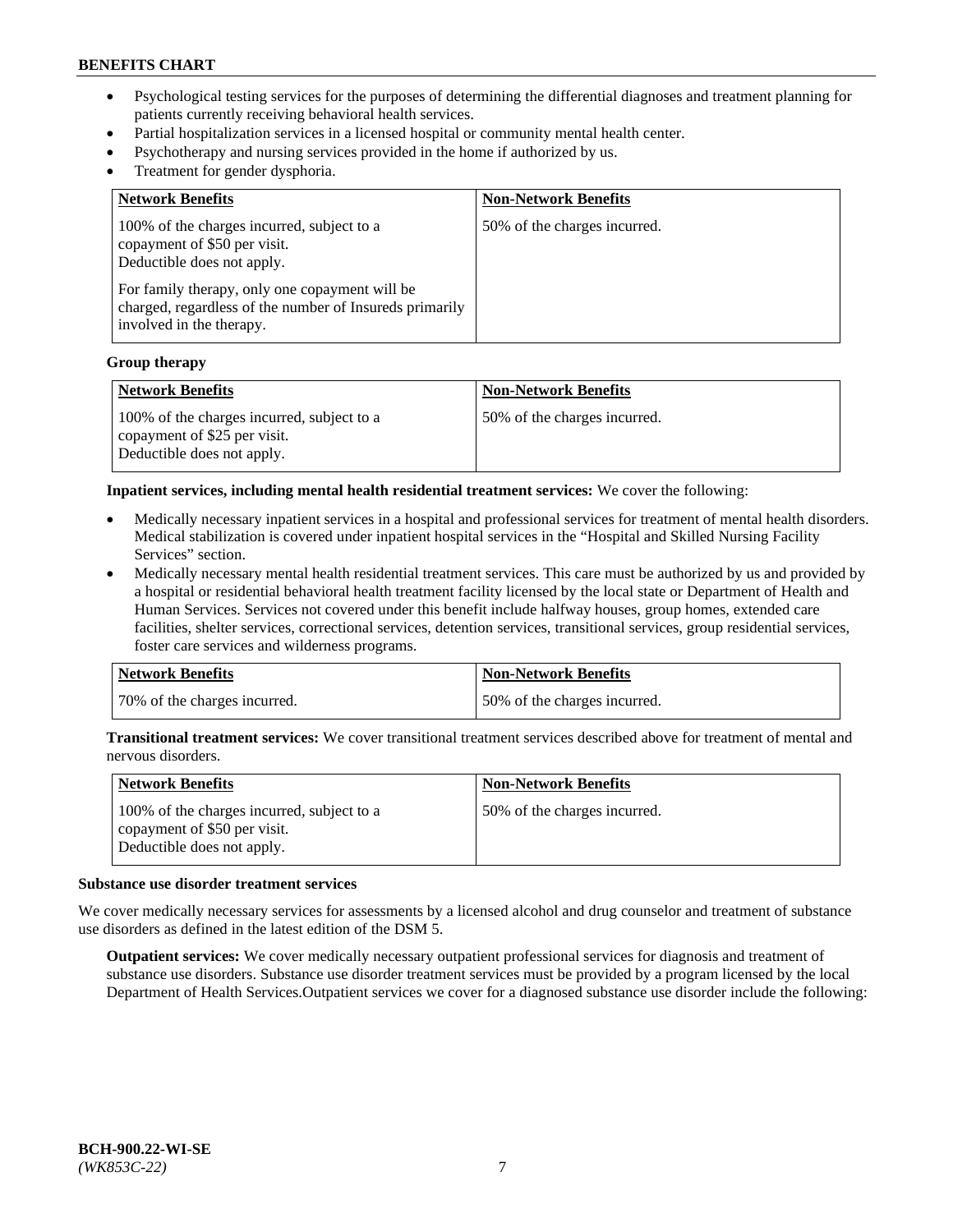- Individual, group, family, and multi-family therapy provided in an office setting.
- Opiate replacement therapy including methadone and buprenorphine treatment.

| <b>Network Benefits</b>                                                                                  | <b>Non-Network Benefits</b>  |
|----------------------------------------------------------------------------------------------------------|------------------------------|
| 100% of the charges incurred, subject to a<br>copayment of \$50 per visit.<br>Deductible does not apply. | 50% of the charges incurred. |

**Inpatient services:** We cover the following:

- Medically necessary inpatient services in a hospital or a licensed residential primary treatment center.
- Services provided in a hospital that is licensed by the local state and accredited by Medicare.
- Detoxification services in a hospital or community detoxification facility if it is licensed by the local Department of Health Services.

| Network Benefits             | <b>Non-Network Benefits</b>  |
|------------------------------|------------------------------|
| 70% of the charges incurred. | 50% of the charges incurred. |

**Transitional treatment services:** We cover transitional treatment services described above for treatment of substance use disorders.

| <b>Network Benefits</b>                                                                                  | <b>Non-Network Benefits</b>  |
|----------------------------------------------------------------------------------------------------------|------------------------------|
| 100% of the charges incurred, subject to a<br>copayment of \$50 per visit.<br>Deductible does not apply. | 50% of the charges incurred. |

**Out-of-area services for Wisconsin students:** If a dependent child is a student in a school located in Wisconsin, but outside of our service area, we cover mental health and substance use disorder services as required under Wisconsin Statute 609.655.

- The student may have a clinical assessment from a local, non-network mental health or substance use disorder treatment provider at the network benefit level when prior authorized by us.
- If outpatient services are recommended in the clinical assessment, five outpatient visits from a non-network provider will be covered at the network benefit level.
- Our Medical Director will determine the need for continuing treatment by the non-network provider; additional visits may be approved.
- Coverage for the outpatient services will not be provided if the recommended treatment would keep the student from attending school on a regular basis or if the student is no longer attending the school full-time.

This benefit is subject to the limitations shown in this "Behavioral Health Services" section.

| <b>Network Benefits</b>                                                                                  | <b>Non-Network Benefits</b> |
|----------------------------------------------------------------------------------------------------------|-----------------------------|
| 100% of the charges incurred, subject to a<br>copayment of \$50 per visit.<br>Deductible does not apply. | Not applicable.             |

A dependent child enrolled in a school outside of the state of Wisconsin is not eligible for this benefit.

# **Not Covered:**

See "Services Not Covered" in the Certificate.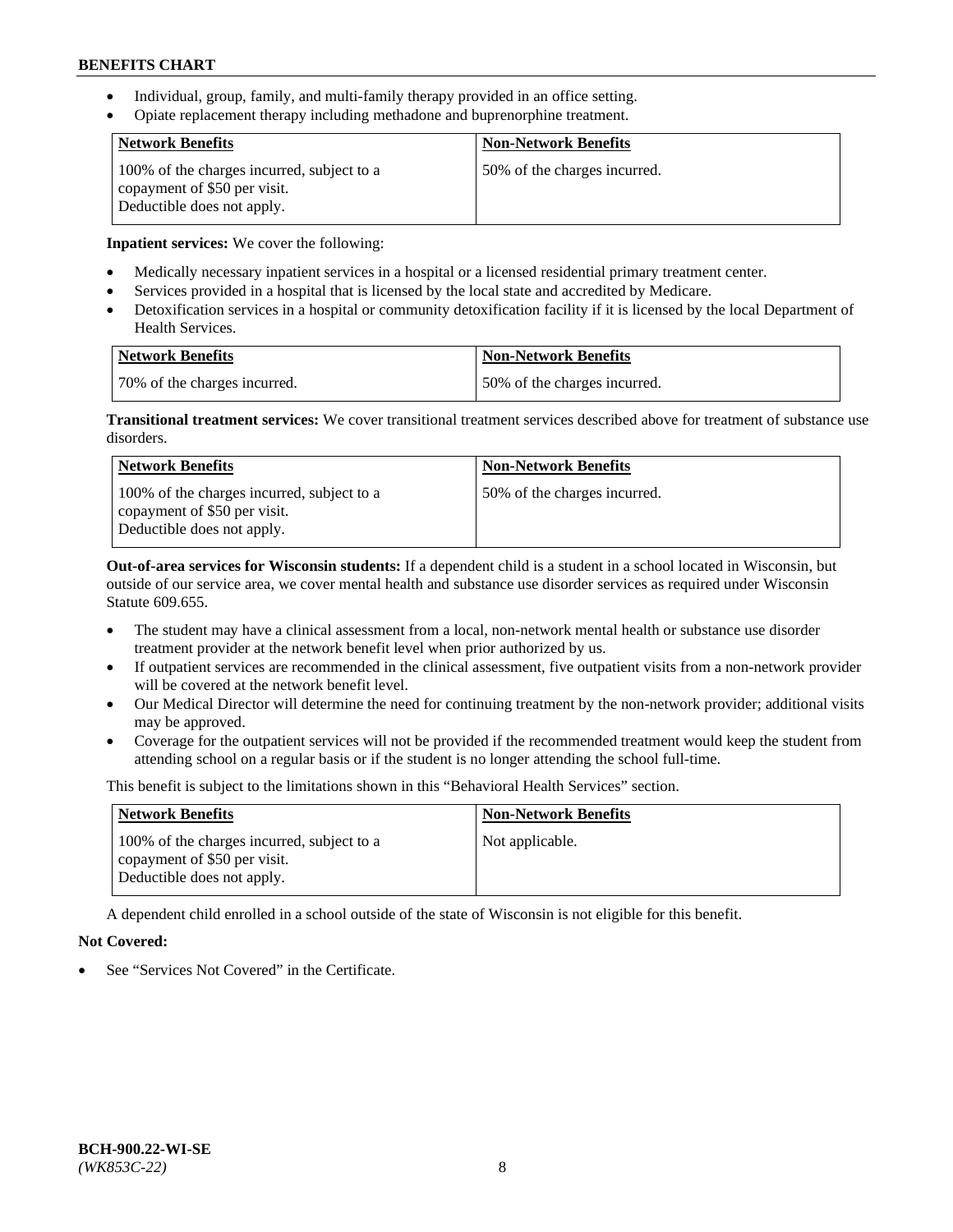# **CHIROPRACTIC SERVICES**

## **Covered Services:**

We cover chiropractic services for rehabilitative care. Chiropractic services are adjustments to any abnormal articulations of the human body, especially those of the spinal column, for the purpose of giving freedom of action to impinged nerves that may cause pain or deranged function.

Massage therapy which is performed in conjunction with other treatment/modalities by a chiropractor, is part of a prescribed treatment plan and is not billed separately is covered.

| <b>Network Benefits</b>                                                                                  | <b>Non-Network Benefits</b>  |
|----------------------------------------------------------------------------------------------------------|------------------------------|
| 100% of the charges incurred, subject to a<br>copayment of \$50 per visit.<br>Deductible does not apply. | 50% of the charges incurred. |

## **Not Covered:**

- Massage therapy for the purpose of comfort or convenience of the Insured.
- See "Services Not Covered" in the Certificate.

# **CLINICAL TRIALS**

## **Covered Services:**

We cover certain routine services if you participate in a Phase I, Phase II, Phase III or Phase IV approved clinical trial that is conducted in relation to the prevention, detection, or treatment of cancer or other life-threatening disease or condition as defined in the Affordable Care Act. Approved clinical trials include (1) federally funded trials when the study or investigation is approved or funded by any of the federal agencies defined in the Public Health Services Act, section 2709 (d) (1) (A); (2) the study or investigation is conducted under an investigational new drug application reviewed by the Food and Drug Administration; and (3) the study or investigation is a drug trial that is exempt from having such an investigational new drug application. We cover routine patient costs for services that would be eligible under the Certificate and this Benefits Chart if the service were provided outside of a clinical trial.

| Coverage level is same as corresponding Network                                                                                                                                                    | <b>Non-Network Benefits</b>                                                                                                                            |  |
|----------------------------------------------------------------------------------------------------------------------------------------------------------------------------------------------------|--------------------------------------------------------------------------------------------------------------------------------------------------------|--|
| Benefits, depending on type of service provided such as<br>Office Visits for Illness or Injury, Inpatient or<br>Inpatient or Outpatient Hospital Services.<br><b>Outpatient Hospital Services.</b> | Coverage level is same as corresponding<br>Non-Network Benefits, depending on type of service<br>provided such as Office Visits for Illness or Injury, |  |

## **Not Covered:**

- The investigative or experimental item, device or service itself.
- Items or services that are provided solely to satisfy data collection and analysis needs and that are not used in the direct clinical management of the patient.
- A service that is clearly inconsistent with widely accepted and established standards of care for a particular diagnosis.
- See "Services Not Covered" in the Certificate.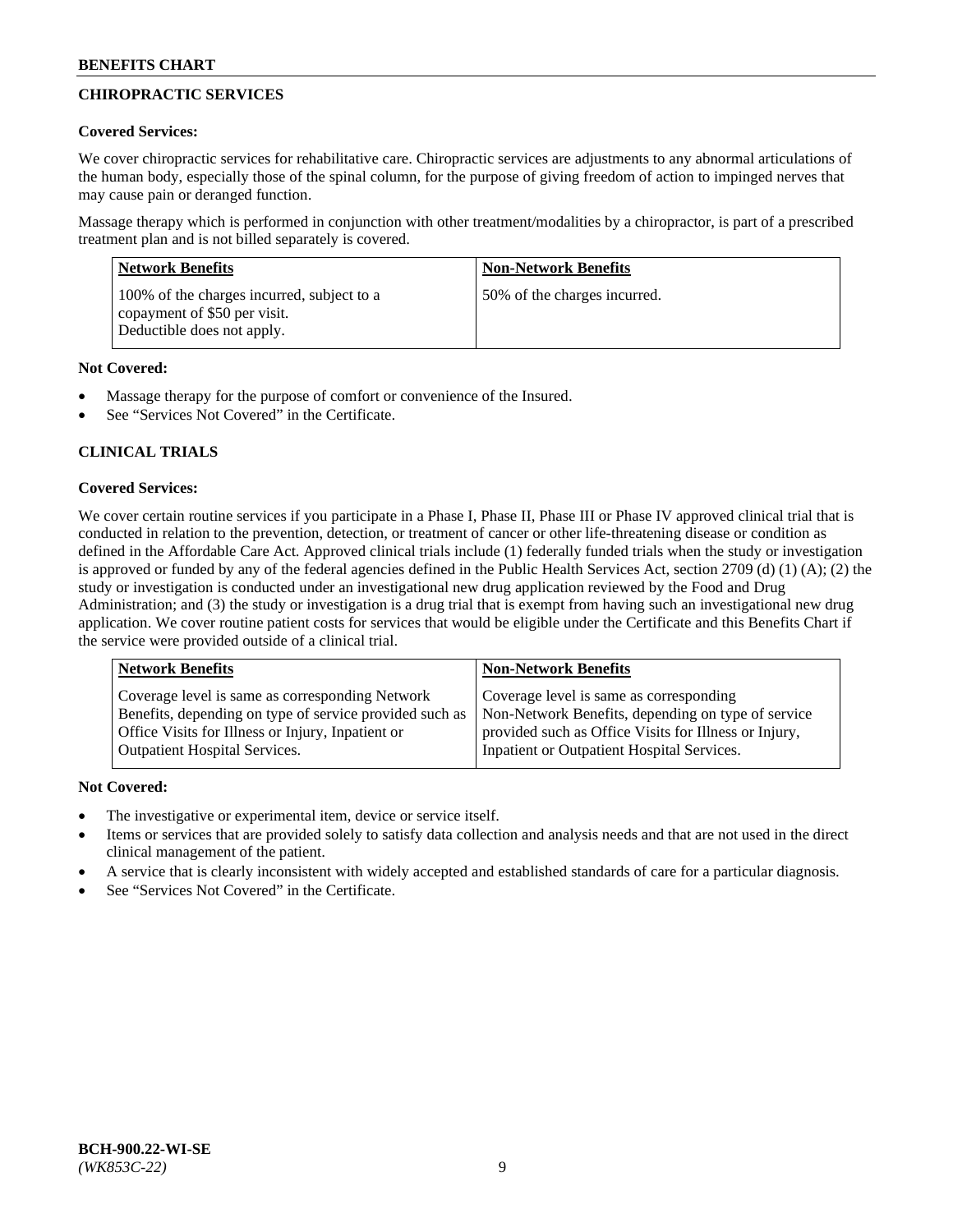# **DENTAL SERVICES**

## **Covered Services:**

We cover services as described below.

**Accidental dental services:** We cover dentally necessary services to treat and restore damage done to sound, natural, unrestored teeth as a result of an accidental injury. Coverage is for damage caused by external trauma to face and mouth only, not for cracked or broken teeth, which result from biting or chewing. We cover restorations, root canals, crowns and replacement of teeth lost that are directly related to the accident in which the Insured was involved. We cover initial exam, x-rays and palliative treatment including extractions, and other oral surgical procedures directly related to the accident. Subsequent treatment must be initiated within the specified time-frame and must be directly related to the accident. We do not cover restoration and replacement of teeth that are not "sound and natural" at the time of the accident.

Full mouth rehabilitations to correct occlusion (bite) and malocclusion (misaligned teeth not due to the accident) are not covered.

When an implant-supported dental prosthetic treatment is pursued, the accidental dental benefit will be applied to the prosthetic procedure. Benefits are limited to the amount that would be paid toward the placement of a removable dental prosthetic appliance that could be used in the absence of implant treatment. Care must be provided or pre-authorized by a HealthPartners dentist.

| Network Benefits             | <b>Non-Network Benefits</b>  |
|------------------------------|------------------------------|
| 70% of the charges incurred. | 50% of the charges incurred. |

For all accidental dental services, treatment and/or restoration must be initiated within six months of the date of the injury. Coverage is limited to the initial course of treatment and/or initial restoration. Services must be provided within 24 months of the date of injury to be covered.

## **Medical referral dental services**

**Medically necessary outpatient dental services:** We cover medically necessary outpatient dental services. Coverage is limited to dental services required for treatment of an underlying medical condition, e.g., removal of teeth to complete radiation treatment for cancer of the jaw, cysts and lesions.

| <b>Network Benefits</b>                                                                                  | <b>Non-Network Benefits</b>  |
|----------------------------------------------------------------------------------------------------------|------------------------------|
| 100% of the charges incurred, subject to a<br>copayment of \$50 per visit.<br>Deductible does not apply. | 50% of the charges incurred. |

**Medically necessary hospitalization and anesthesia for dental care:** We cover medically necessary hospitalization for dental care. This is limited to charges incurred by an Insured who: (1) is a child under age 5; (2) is severely disabled; (3) has a medical condition, and requires hospitalization or general anesthesia for dental care treatment; or (4) is a child between ages 5 and 12 and care in dental offices has been attempted unsuccessfully and usual methods of behavior modification have not been successful, or when extensive amounts of restorative care, exceeding four appointments, are required. Coverage is limited to facility and anesthesia charges. Oral surgeon/dentist professional fees are not covered. The following are examples, though not all-inclusive, of medical conditions which may require hospitalization for dental services: severe asthma, severe airway obstruction or hemophilia. Hospitalization required due to the behavior of the Insured or due to the extent of the dental procedure is not covered.

| <b>Network Benefits</b>      | <b>Non-Network Benefits</b>  |
|------------------------------|------------------------------|
| 70% of the charges incurred. | 50% of the charges incurred. |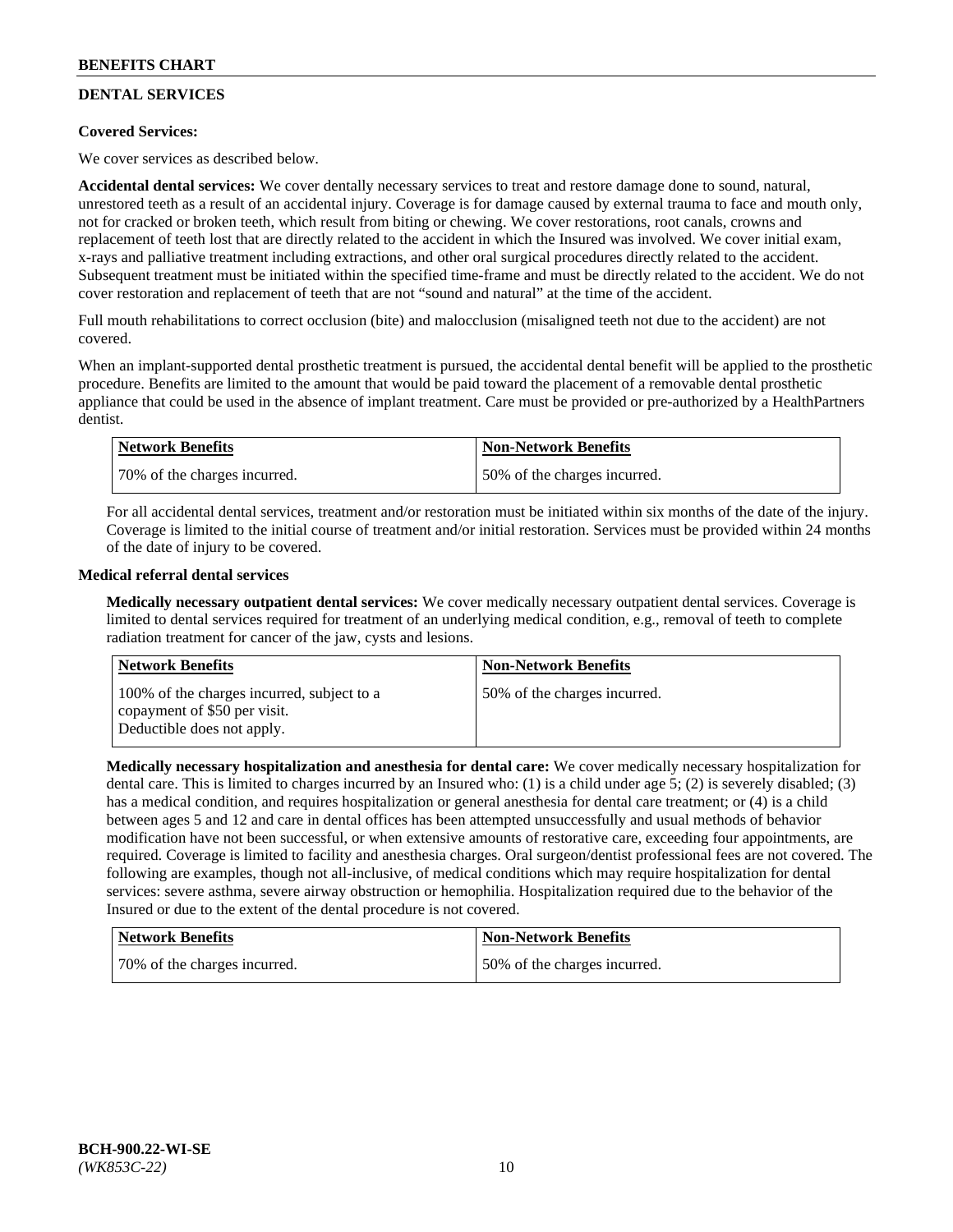**Medical complications of dental care:** We cover medical complications of dental care. Treatment must be medically necessary care and related to medical complications of non-covered dental care, including complications of the head, neck, or substructures.

| Network Benefits                                                                                         | <b>Non-Network Benefits</b>  |
|----------------------------------------------------------------------------------------------------------|------------------------------|
| 100% of the charges incurred, subject to a<br>copayment of \$50 per visit.<br>Deductible does not apply. | 50% of the charges incurred. |

**Oral surgery:** We cover oral surgery. Coverage is limited to treatment of medical conditions requiring oral surgery, such as treatment of oral neoplasm, non-dental cysts, fracture of the jaws, trauma of the mouth and jaws, and any other oral surgery procedures provided as medically necessary dental services.

| <b>Network Benefits</b>                                                                                  | <b>Non-Network Benefits</b>  |
|----------------------------------------------------------------------------------------------------------|------------------------------|
| 100% of the charges incurred, subject to a<br>copayment of \$50 per visit.<br>Deductible does not apply. | 50% of the charges incurred. |

**Treatment of cleft lip and cleft palate:** We cover treatment of cleft lip and cleft palate of a dependent child, including orthodontic treatment and oral surgery directly related to the cleft. Dental services which are not required for the treatment of cleft lip or cleft palate are not covered. If a dependent child covered under the Certificate and Benefits Chart is also covered under a dental plan which includes orthodontic services, that dental plan shall be considered primary for the necessary orthodontic services. Oral appliances are subject to the same copayment, conditions and limitations as durable medical equipment.

| <b>Network Benefits</b>                               | <b>Non-Network Benefits</b>                            |
|-------------------------------------------------------|--------------------------------------------------------|
| Coverage level is same as corresponding Network       | Coverage level is same as corresponding                |
| Benefits, depending on type of service provided, such | Non-Network Benefits, depending on type of service     |
| as Office Visits for Illness or Injury, Inpatient or  | provided, such as Office Visits for Illness or Injury, |
| <b>Outpatient Hospital Services.</b>                  | Inpatient or Outpatient Hospital Services.             |

**Treatment of temporomandibular disorder (TMD) and craniomandibular disorder (CMD):** We cover diagnostic procedures, surgical treatment and non-surgical treatment (including intraoral splint therapy devices) for temporomandibular disorder (TMD) and craniomandibular disorder (CMD), which is medically necessary care. Dental services which are not required to directly treat TMD or CMD are not covered.

| <b>Network Benefits</b>                                                                                  | <b>Non-Network Benefits</b>  |
|----------------------------------------------------------------------------------------------------------|------------------------------|
| 100% of the charges incurred, subject to a<br>copayment of \$50 per visit.<br>Deductible does not apply. | 50% of the charges incurred. |

# **Not Covered:**

- Dental treatment, procedures or services not listed in this Benefits Chart.
- Accident-related dental services if treatment is: (1) provided to teeth which are not sound and natural; (2) to teeth which have been restored; (3) initiated beyond six months from the date of the injury; (4) received beyond the initial treatment or restoration; or (5) received beyond 24 months from the date of injury.
- Oral surgery to remove wisdom teeth.
- Orthognathic treatment or procedures and all related services.
- See "Services Not Covered" in the Certificate.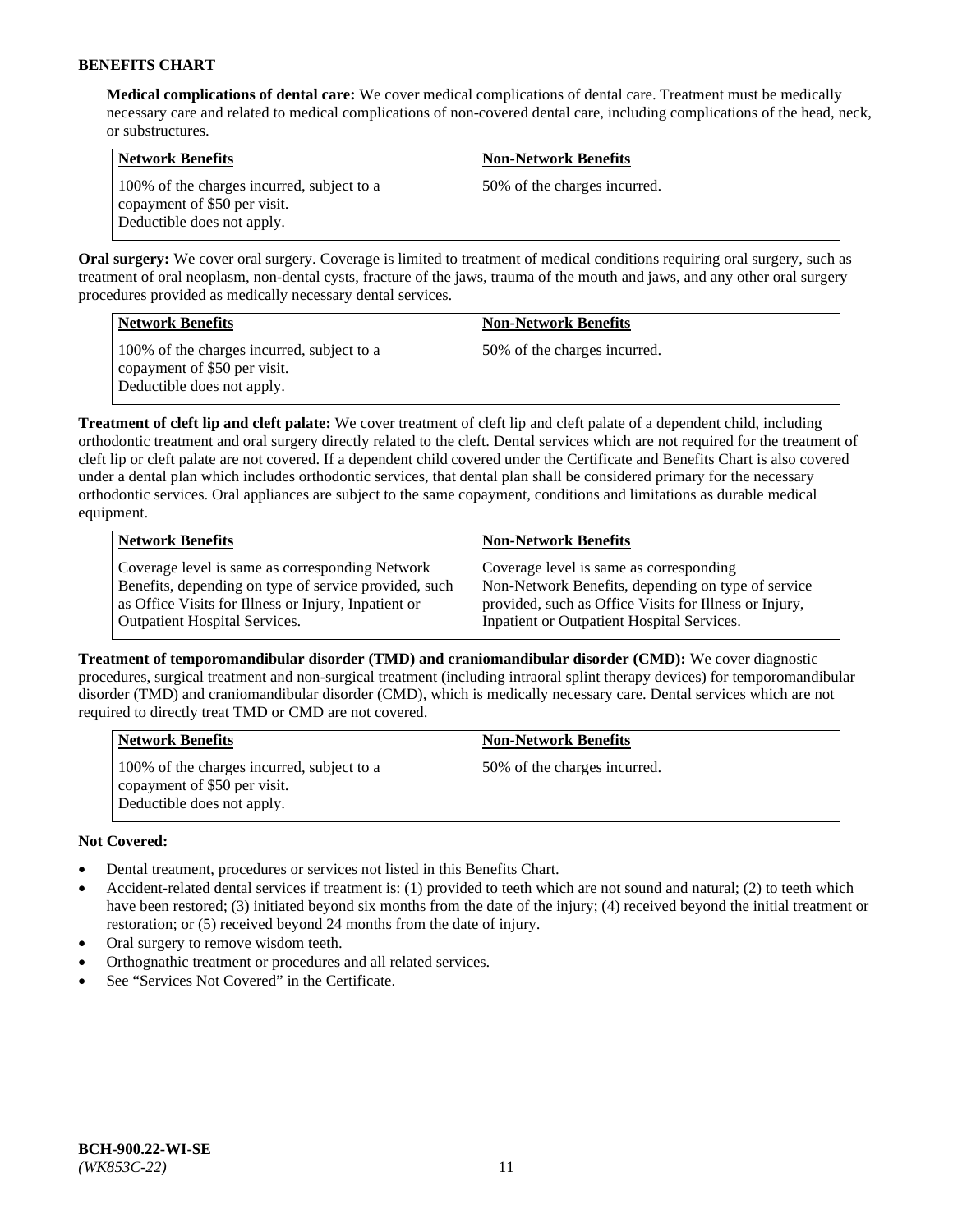## **DIABETES AND HYPERTENSION DISEASE MANAGEMENT PROGRAM**

### **Covered Services:**

If you meet criteria for coverage, you may qualify for the Diabetes and/or Hypertension Disease Management Program.

The program covers group health coaching which focuses on weight loss, exercise, behavior modification and health education through Omada Health.

| <b>Network Benefits</b>                                     | <b>Non-Network Benefits</b> |
|-------------------------------------------------------------|-----------------------------|
| 100% of the charges incurred.<br>Deductible does not apply. | Not applicable.             |

### **Not Covered:**

See "Services Not Covered" in the Certificate.

## **DIABETIC EQUIPMENT AND SUPPLIES**

## **Covered Services:**

We cover physician prescribed medically appropriate and necessary drugs and supplies used in the management and treatment of diabetes for Insureds with gestational, Type I or Type II diabetes including durable diabetic equipment and disposable supplies, as described below.

Certain items are only covered if your condition meets our coverage criteria and obtained through an authorized vendor. For more information on what we cover and any prior authorization requirements, call Member Services or log on to your "*my*HealthPartners" account at [healthpartners.com.](http://www.healthpartners.com/)

Insulin and medications for diabetes are covered as outpatient drugs under the "Prescription Drug Services" section.

**Pumps and pump supplies.** These include diabetic insulin pumps, diabetic infusion pumps and infusion pump supplies such as infusion sets, tubing, connectors and syringe reservoirs.

| <b>Network Benefits</b>                                                                     | <b>Non-Network Benefits</b>  |
|---------------------------------------------------------------------------------------------|------------------------------|
| Pumps received at a pharmacy:<br>70% of the charges incurred.<br>Deductible does not apply. | 50% of the charges incurred. |
| Pumps received from a non-pharmacy<br>approved vendor:<br>70% of the charges incurred.      |                              |

#### **All other durable equipment and diabetic supplies**

Durable Diabetic Equipment and Supplies. These include continuous glucose monitoring system (CGMS), transmitter, sensors and receivers, diabetic blood glucose monitors and control/calibrating solutions (for checking accuracy or testing equipment and test strips).

Disposable Diabetic Supplies. These are one-time use supplies, including syringes, lancets, lancet devices, blood and urine ketone test strips, and needles.

Certain diabetic supplies and equipment must be purchased at a pharmacy.

| <b>Network Benefits</b>                                                                                              | <b>Non-Network Benefits</b>  |  |
|----------------------------------------------------------------------------------------------------------------------|------------------------------|--|
| If received through a pharmacy:<br>70% of the charges incurred.<br>Deductible does not apply.                        | 50% of the charges incurred. |  |
| If received through a non-pharmacy provider:<br>70% of the charges incurred if purchased from an<br>approved vendor. |                              |  |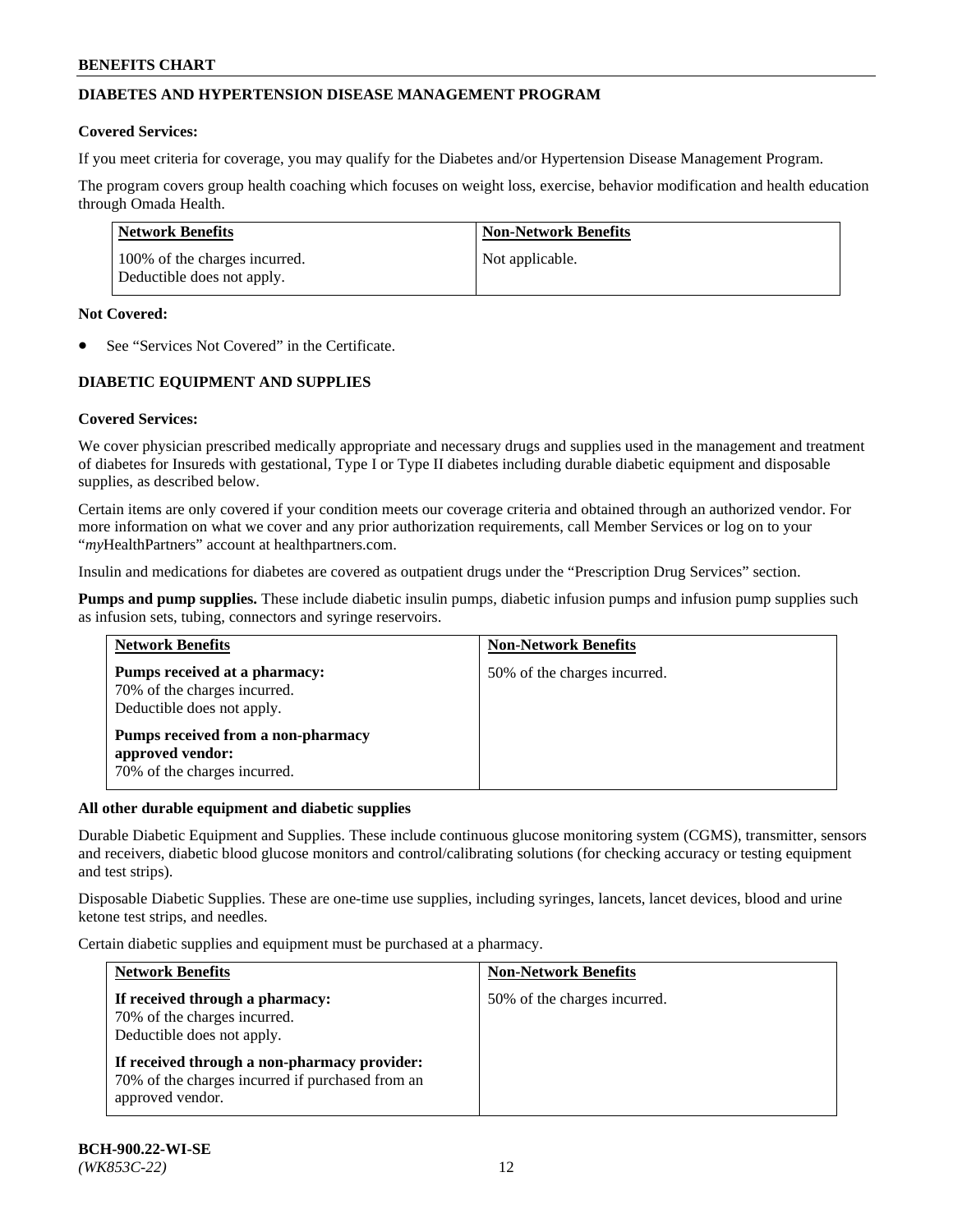### **Limitations:**

- No more than a 93-day supply of diabetic supplies are covered and dispensed at a time.
- We require that certain diabetic supplies and equipment be purchased at a pharmacy.
- Diabetic supplies and equipment are limited to certain models and brands.
- Durable medical equipment and supplies must be obtained from or repaired by approved vendors.
- Covered services and supplies are based on established medical policies which are subject to periodic review and modification by the medical directors. Our coverage policy for diabetic supplies includes information on our required models and brands. These medical policies (medical coverage criteria) are available by calling Member Services, or logging on to your "myHealthPartners" account at [healthpartners.com.](http://www.healthpartners.com/)

## **Not Covered:**

- Replacement or repair of any covered items, if the items are (i) damaged or destroyed by misuse, abuse or carelessness, (ii) lost; or (iii) stolen.
- Duplicate or similar items.
- Labor and related charges for repair of any covered items which are more than the cost of replacement by an approved vendor.
- Batteries for monitors and equipment.
- Sales tax, mailing, delivery charges, service call charges.
- See "Services Not Covered" in the Certificate.

## **DIAGNOSTIC IMAGING SERVICES**

### **Covered Services:**

We cover diagnostic imaging, when ordered by a provider and provided in a clinic or outpatient hospital facility.

For Network Benefits, non-emergent, scheduled outpatient Magnetic Resonance Imaging (MRI) and Computed Tomography (CT) must be provided at a designated facility. Your physician or facility will obtain or verify prior authorization for these services, as needed.

We cover services provided in a clinic or outpatient hospital facility. To see the benefit level for inpatient hospital or skilled nursing facility services, see benefits under "Inpatient Hospital and Skilled Nursing Facility Services".

## **Outpatient magnetic resonance imaging (MRI) and computed tomography (CT)**

| <b>Network Benefits</b>      | <b>Non-Network Benefits</b>  |
|------------------------------|------------------------------|
| 70% of the charges incurred. | 50% of the charges incurred. |

#### **All other outpatient diagnostic imaging services**

#### **Services for illness or injury**

| <b>Network Benefits</b>      | Non-Network Benefits         |
|------------------------------|------------------------------|
| 70% of the charges incurred. | 50% of the charges incurred. |

#### **Preventive services (MRI/CT procedures are not considered preventive)**

Diagnostic imaging services associated with preventive services are covered at the benefit level shown in the "Preventive Services" section of this Benefits Chart.

## **Not Covered:**

See "Services Not Covered" in the Certificate.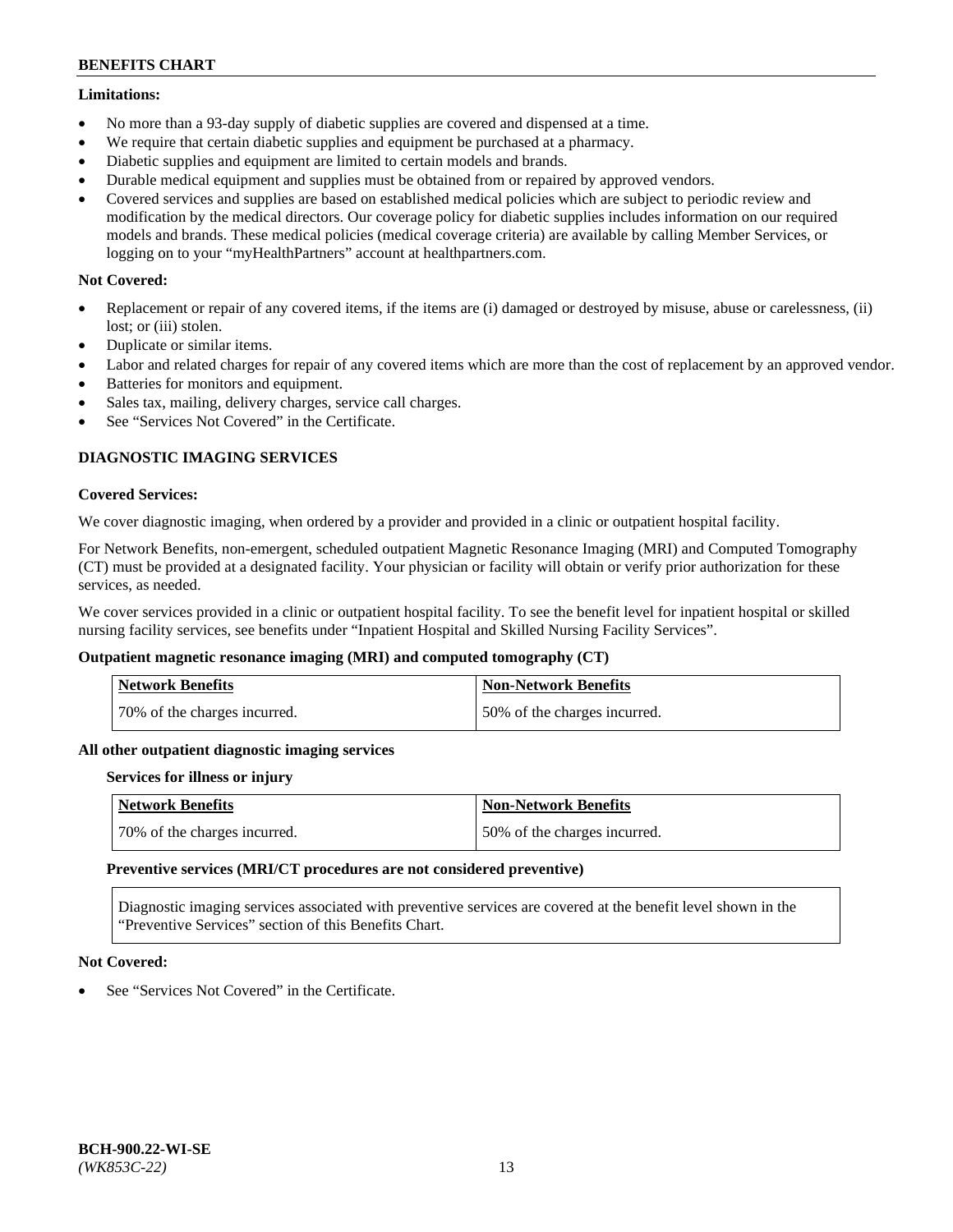# **DURABLE MEDICAL EQUIPMENT, PROSTHETICS, ORTHOTICS AND SUPPLIES**

### **Covered Services:**

We cover equipment and services, as described below.

We cover durable medical equipment and services, prosthetics, orthotics and supplies, subject to the limitations below, including certain disposable supplies and enteral feedings.

We cover external hearing aids, cochlear implants, and related treatment prescribed by a physician or by a licensed audiologist for Insureds under 18 years of age who have hearing loss.

We also cover basic hearing aids for Insureds age 18 or older for the correction of a hearing impairment.

Osseointegrated or bone-anchored hearing aids are only covered for Insureds who have hearing loss that is not correctable by any other procedure.

Hearing aids are limited to one basic, standard hearing aid for each ear every three years.

A basic hearing aid is defined as a hearing device that consists of a microphone, amplifier, volume control, battery and receiver, which is up to date using the latest technology. It does not include upgrades above and beyond the functionality of a basic hearing aid, including, but not limited to, hearing improvements for group settings, background noise, Bluetooth/remote control functionality, or extended warranties. Charges for upgrades above the cost of a basic, standard hearing aid are not covered.

Diabetic equipment and supplies are covered under the "Diabetic Equipment and Supplies" section.

### **Special dietary treatment for phenylketonuria (PKU) if it meets our medical coverage criteria**

| <b>Network Benefits</b>                                    | <b>Non-Network Benefits</b>  |
|------------------------------------------------------------|------------------------------|
| 70% of the charges incurred.<br>Deductible does not apply. | 50% of the charges incurred. |

### **Oral amino acid based elemental formula if it meets our medical coverage criteria**

| Network Benefits             | <b>Non-Network Benefits</b>  |
|------------------------------|------------------------------|
| 70% of the charges incurred. | 50% of the charges incurred. |

#### **All other durable medical equipment, prosthetics, orthotics and supplies**

| <b>Network Benefits</b>      | <b>Non-Network Benefits</b>  |
|------------------------------|------------------------------|
| 70% of the charges incurred. | 50% of the charges incurred. |

## **Limitations:**

Coverage of durable medical equipment is limited by the following:

- Payment will not exceed the cost of an alternate piece of equipment or service that is effective and medically necessary.
- For prosthetic benefits, other than oral appliances for cleft lip and cleft palate, payment will not exceed the cost of an alternate piece of equipment or service that is effective, medically necessary and enables Insureds to conduct standard activities of daily living.
- We reserve the right to determine if an item will be approved for rental vs. purchase.
- Durable medical equipment and supplies must be obtained from or repaired by approved vendors.
- Covered services and supplies are based on established medical policies which are subject to periodic review and modification by the medical or dental directors. Our medical policy for diabetic supplies includes information on our required models and brands. These medical policies (medical coverage criteria) are available by calling Member Services, or logging on to your "*my*HealthPartners" account a[t healthpartners.com.](http://www.healthpartners.com/)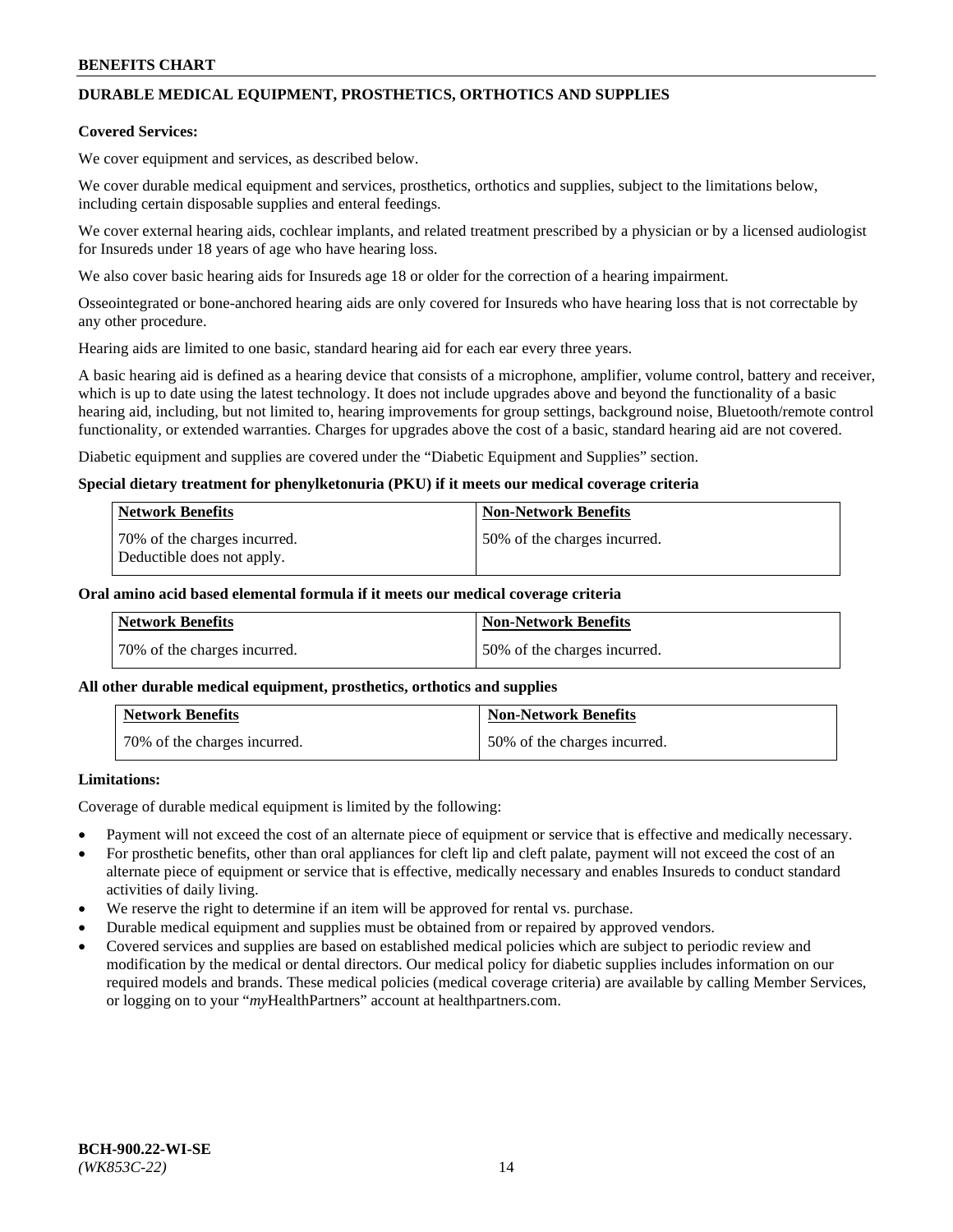## **Not Covered:**

Items which are not eligible for coverage include, but are not limited to:

- Replacement or repair of any covered items, if the items are (i) damaged or destroyed by misuse, abuse or carelessness, (ii) lost; or (iii) stolen.
- Duplicate or similar items.
- Labor and related charges for repair of any covered items which are more than the cost of replacement by an approved vendor.
- Sales tax, mailing, delivery charges, service call charges.
- Items which are primarily educational in nature or for hygiene, vocation, comfort, convenience or recreation.
- Communication aids or devices: equipment to create, replace or augment communication abilities including, but not limited to, speech processors, receivers, communication boards, or computer or electronic assisted communication.
- Implantable and osseointegrated or bone-anchored hearing aids and their fitting, except as specifically described in this Benefits Chart. This exclusion does not apply to cochlear implants.
- Eyeglasses, contact lenses and their fitting, measurement and adjustment, except as specifically described in this Benefits Chart.
- Hair prostheses (wigs).
- Household equipment which primarily has customary uses other than medical, such as, but not limited to, exercise cycles, air purifiers, central or unit air conditioners, water purifiers, non-allergenic pillows, mattresses or waterbeds.
- Household fixtures including, but not limited to, escalators or elevators, ramps, swimming pools and saunas.
- Modifications to the structure of the home including, but not limited to, wiring, plumbing or charges for installation of equipment.
- Vehicle, car or van modifications including, but not limited to, hand brakes, hydraulic lifts and car carrier.
- Rental equipment while owned equipment is being repaired by non-contracted vendors, beyond one month rental of medically necessary equipment.
- Other equipment and supplies, including but not limited to assistive devices, that we determine are not eligible for coverage.
- See "Services Not Covered" in the Certificate.

## **EMERGENCY AND URGENTLY NEEDED CARE SERVICES**

#### **Covered Services:**

We cover services for emergency care and urgently needed care if the services are otherwise eligible for coverage under the Certificate.

**Urgently needed care.** These are services to treat an unforeseen illness or injury that:

- are required in order to prevent a serious deterioration in your health; and
- cannot be delayed until the next available clinic or office hours.

| <b>Network Benefits</b>                                                                                  | <b>Non-Network Benefits</b> |
|----------------------------------------------------------------------------------------------------------|-----------------------------|
| 100% of the charges incurred, subject to a<br>copayment of \$50 per visit.<br>Deductible does not apply. | See Network Benefits.       |

**Emergency care.** These are services to treat:

- the sudden, unexpected onset of illness or injury which, if left untreated or unattended until the next available clinic or office hours, would result in hospitalization; or
- a condition requiring professional health services immediately necessary to preserve life or stabilize health.

Emergency care includes emergency services as defined in Division BB, Title I, Section 102 of the Consolidated Appropriations Act of 2021.

When reviewing claims for coverage of emergency services, our medical director will take into consideration a reasonable layperson's belief that the circumstances required immediate medical care that could not wait until the next working day or next available clinic appointment.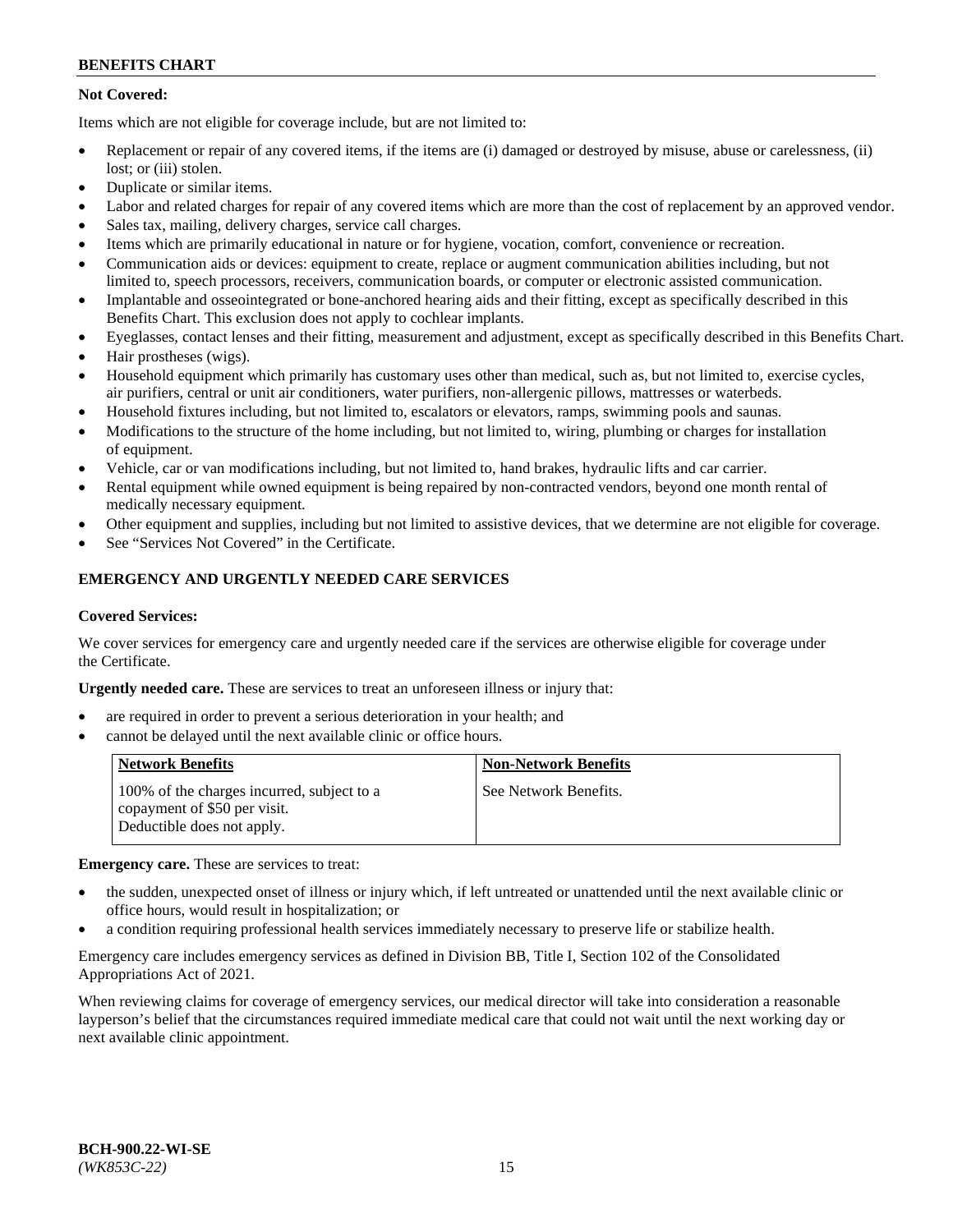### **Emergency care in a hospital emergency room, including professional services of a physician**

| <b>Network Benefits</b>      | <b>Non-Network Benefits</b> |
|------------------------------|-----------------------------|
| 70% of the charges incurred. | See Network Benefits.       |

### **Inpatient emergency care in a hospital**

| <b>Network Benefits</b>      | <b>Non-Network Benefits</b> |
|------------------------------|-----------------------------|
| 70% of the charges incurred. | See Network Benefits.       |

### **Not Covered:**

• See "Services Not Covered" in the Certificate.

## **GENE THERAPY**

## **Covered Services:**

We cover gene therapy treatment if it meets our medical coverage criteria.

| <b>Network Benefits</b>                                                                                                                                                                                 | <b>Non-Network Benefits</b> |
|---------------------------------------------------------------------------------------------------------------------------------------------------------------------------------------------------------|-----------------------------|
| Coverage level is same as corresponding Network<br>Benefits, depending on type of service provided such as<br>Office Visits for Illness or Injury, Inpatient or<br><b>Outpatient Hospital Services.</b> | No coverage.                |

### **Limitations:**

- Gene therapy must be provided by a designated provider.
- Specific types of gene therapy are limited to therapies and conditions specified in our medical coverage criteria.

## **Not Covered:**

• See "Services Not Covered" in the Certificate.

## **HEALTH EDUCATION**

## **Covered Services:**

We cover education for preventive services and education for the management of chronic health problems (such as diabetes).

| <b>Network Benefits</b>                                     | <b>Non-Network Benefits</b>  |
|-------------------------------------------------------------|------------------------------|
| 100% of the charges incurred.<br>Deductible does not apply. | 50% of the charges incurred. |

#### **Not Covered:**

• See "Services Not Covered" in the Certificate.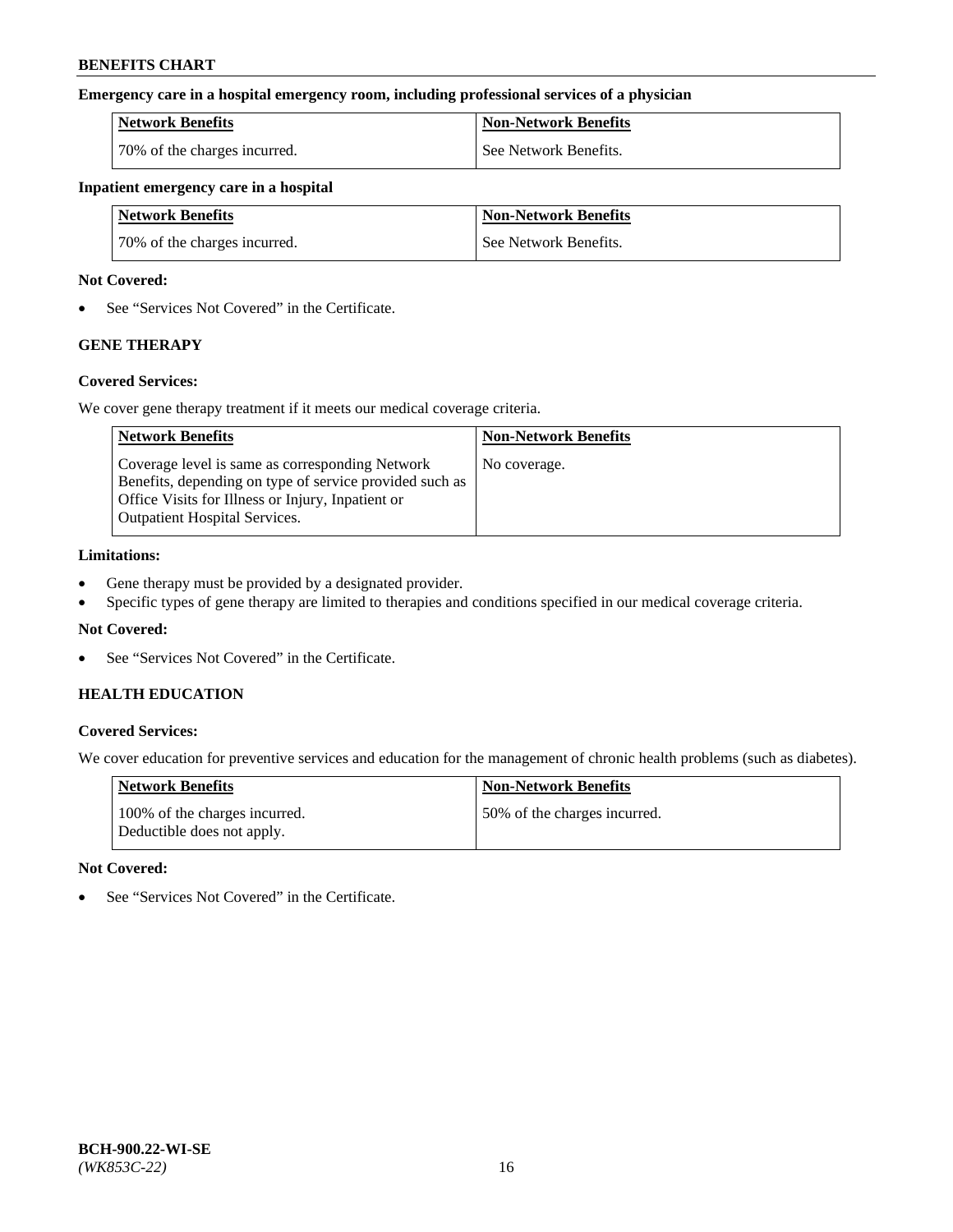## **HOME-BASED COMPREHENSIVE HEALTH RISK ASSESSMENT**

### **Covered Services:**

If you meet our criteria for coverage, you may qualify for our home-based comprehensive health risk assessment program. The program covers a health assessment with a designated nurse practitioner.

| Network Benefits                                            | <b>Non-Network Benefits</b> |
|-------------------------------------------------------------|-----------------------------|
| 100% of the charges incurred.<br>Deductible does not apply. | No coverage.                |

### **Not Covered:**

See "Services Not Covered" in the Certificate.

## **HOME HEALTH SERVICES**

### **Covered Services:**

We cover skilled nursing services, physical therapy, occupational therapy, speech therapy, respiratory therapy and other therapeutic services, non-routine prenatal and postnatal services, routine postnatal well child visits as described in our medical coverage criteria, phototherapy services for newborns, home health aide services and other eligible home health services when provided in your home, if you are homebound (i.e., unable to leave home without considerable effort due to a medical condition). Lack of transportation does not constitute homebound status. For phototherapy services for newborns and high risk prenatal services, supplies and equipment are included.

We cover total parenteral nutrition/intravenous ("TPN/IV") therapy, equipment, supplies and drugs in connection with IV therapy. IV line care kits are covered under Durable Medical Equipment.

We cover palliative care benefits. Palliative care includes symptom management, education and establishing goals of care. We waive the requirement that you be homebound for a limited number of home visits for palliative care (as shown in this Benefits Chart), if you have a life-threatening, non-curable condition which has a prognosis of survival of two years or less. Additional palliative care visits are eligible under the home health services benefit if you are homebound and meet all other requirements defined in this section.

You do not need to be homebound to receive total parenteral nutrition/intravenous ("TPN/IV") therapy.

Home health services are eligible and covered only when:

- medically necessary; and
- provided as rehabilitative care, terminal care or maternity care; and
- ordered by a physician, and included in the written home care plan.

#### **Physical therapy, occupational therapy, speech therapy, respiratory therapy, home health aide services and palliative care**

| <b>Network Benefits</b>                                                                                  | <b>Non-Network Benefits</b>  |
|----------------------------------------------------------------------------------------------------------|------------------------------|
| 100% of the charges incurred, subject to a<br>copayment of \$50 per visit.<br>Deductible does not apply. | 50% of the charges incurred. |

If more than one home health visit occurs in a day, a separate copayment applies to each. For example, if an occupational therapist and a physical therapist visit an Insured in the same day, a separate copayment will be charged for each visit.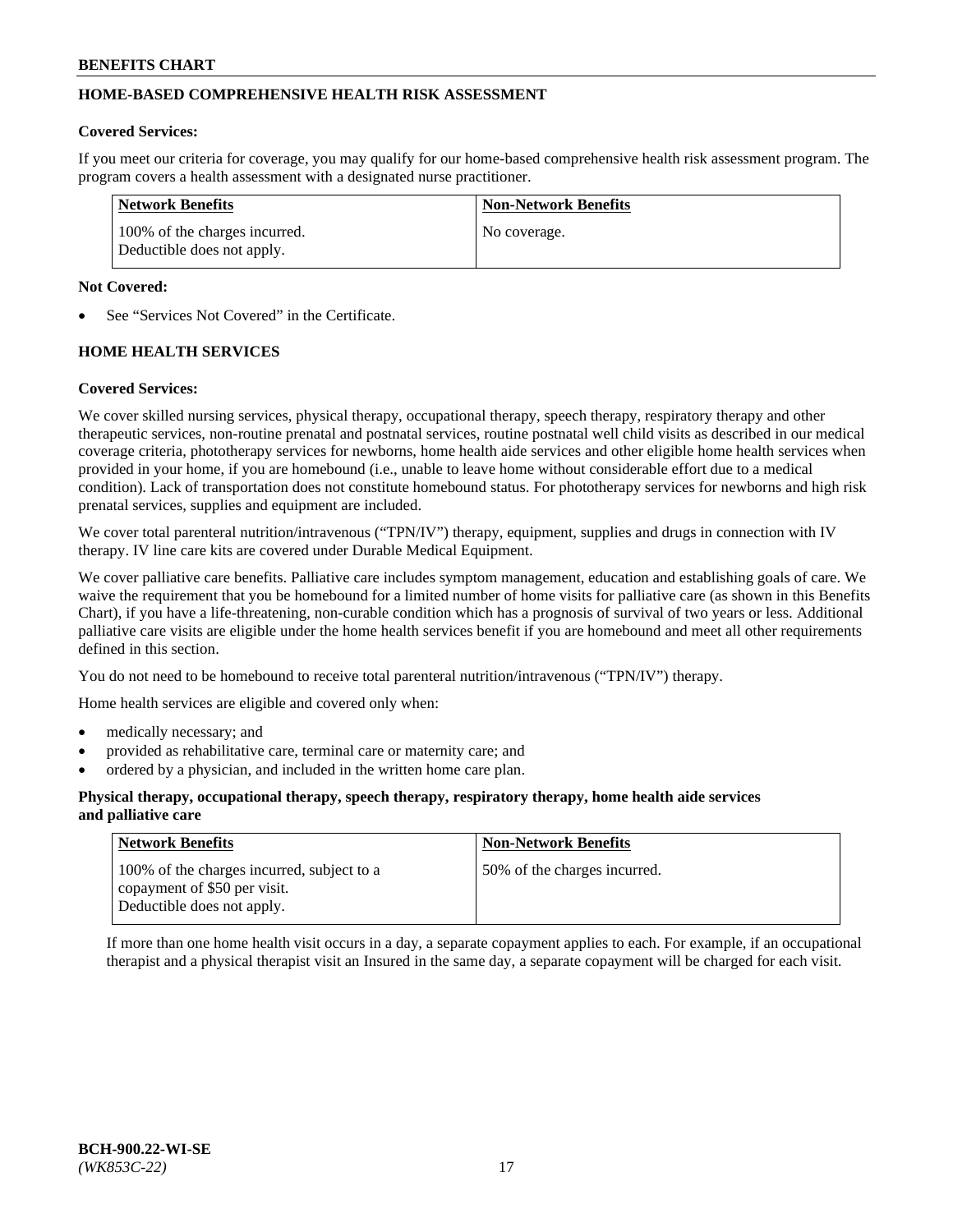## **TPN/IV therapy, skilled nursing services, non-routine prenatal/postnatal services, and phototherapy**

| Network Benefits                                            | <b>Non-Network Benefits</b>  |
|-------------------------------------------------------------|------------------------------|
| 100% of the charges incurred.<br>Deductible does not apply. | 50% of the charges incurred. |

Each 24-hour visit (or shifts up to 24-hour visits) equals one visit and counts toward the Maximum visits for all other services shown below. Any visit that lasts less than 24 hours regardless of the length of the visit, will count as one visit toward the Maximum visits for all other services shown below. All visits must be medically necessary and benefit eligible.

### **Routine postnatal well child visit**

| Network Benefits                                            | <b>Non-Network Benefits</b>  |
|-------------------------------------------------------------|------------------------------|
| 100% of the charges incurred.<br>Deductible does not apply. | 50% of the charges incurred. |

### **Maximum visits for palliative care**

If you are eligible to receive palliative care in the home and you are not homebound, there is a maximum of 12 visits per calendar year.

## **Maximum visits for all services other than palliative care**

| Network Benefits               | <b>Non-Network Benefits</b>  |
|--------------------------------|------------------------------|
| 1.60 visits per calendar year. | 30 visits per calendar year. |

Each visit provided under the Network Benefits and Non-Network Benefits counts toward the maximums shown under both Maximum visits sections. The routine postnatal well child visits do not count toward the visit limit.

### **Limitations:**

- Home health services are not provided as a substitute for a primary caregiver in the home or as relief (respite) for a primary caregiver in the home. We will not reimburse family members or residents in your home for the above services.
- A service shall not be considered a skilled nursing service merely because it is performed by, or under the direct supervision of, a licensed nurse. Where a service (such as tracheotomy suctioning or ventilator monitoring) or like services, can be safely and effectively performed by a non-medical person (or self-administered), without the direct supervision of a licensed nurse, the service shall not be regarded as a skilled nursing service, whether or not a skilled nurse actually provides the service. The unavailability of a competent person to provide a non-skilled service shall not make it a skilled service when a skilled nurse provides it. Only the skilled nursing component of so-called "blended" services (i.e. services which include skilled and non-skilled components) are covered under this Benefits Chart.

## **Not Covered:**

- Financial or legal counseling services.
- Housekeeping or meal services in your home.
- Private duty nursing services.
- Services provided by a family member or enrollee, or a resident in the enrollee's home.
- Vocational rehabilitation and recreational or educational therapy. Recreation therapy is therapy provided solely for the purpose of recreation, including, but not limited to: (a) requests for physical therapy or occupational therapy to improve athletic ability, and (b) braces or guards to prevent sports injuries.
- See "Services Not Covered" in the Certificate.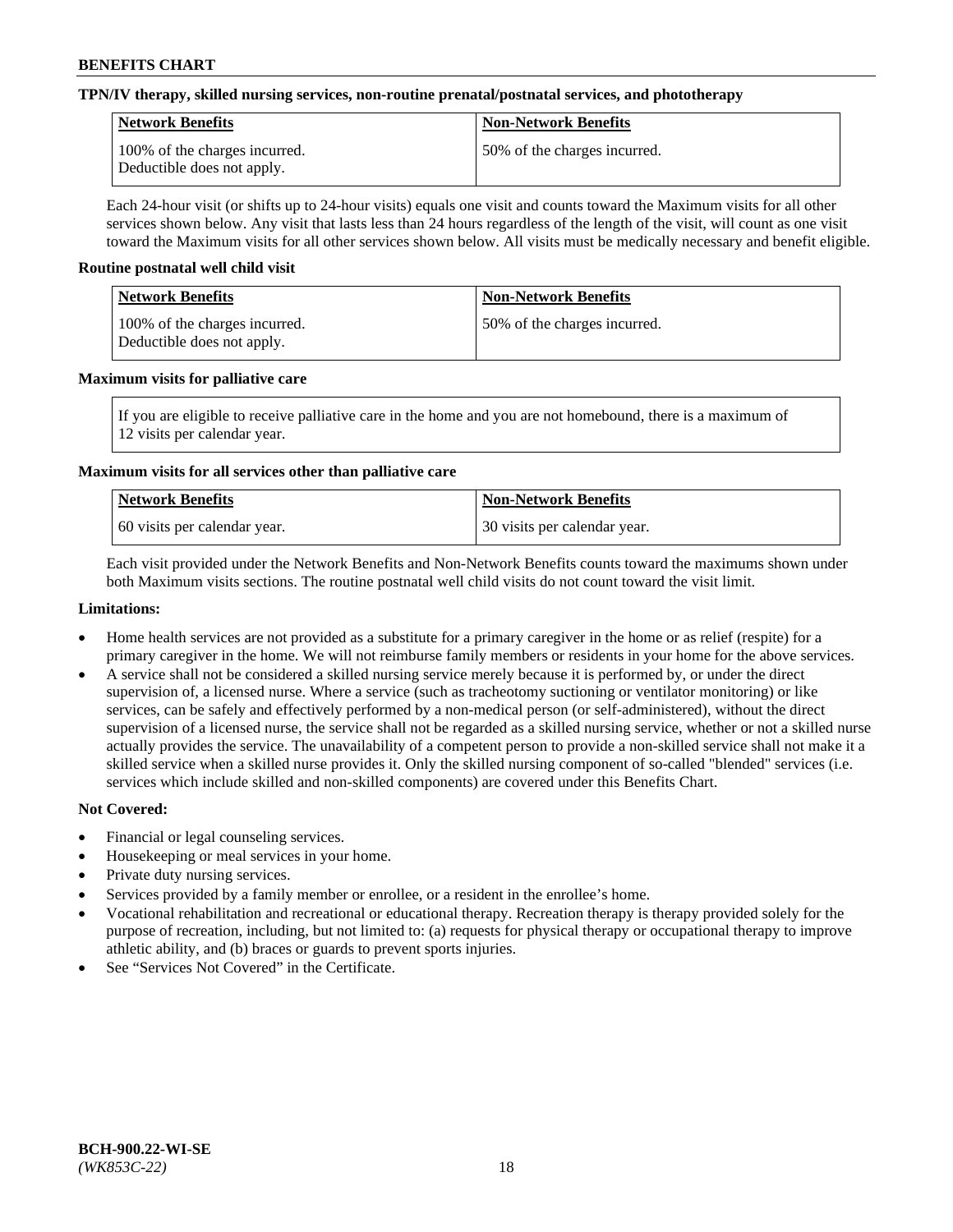## **HOME HOSPICE SERVICES**

### **Applicable Definitions:**

**Part-time.** This is up to two hours of service per day, more than two hours is considered continuous care.

**Continuous Care.** This is from two to twelve hours of service per day provided by a registered nurse, licensed practical nurse, or home health aide, during a period of crisis in order to maintain a terminally ill patient at home.

**Appropriate Facility.** This is a nursing home, hospice residence, or other inpatient facility.

**Custodial Care Related to Hospice Services.** This means providing assistance in the activities of daily living and the care needed by a terminally ill patient which can be provided by primary caregiver (i.e., family member or friend) who is responsible for the patient's home care.

## **Covered Services:**

**Home hospice program.** We cover the services described below if you are terminally ill and accepted as a home hospice program participant. You must meet the eligibility requirements of the program, and elect to receive services through the home hospice program. The services will be provided in your home, with inpatient care available when medically necessary as described below. If you elect to receive hospice services, you do so in lieu of curative treatment for your terminal illness for the period you are enrolled in the home hospice program.

**Eligibility:** In order to be eligible to be enrolled in the home hospice program, you must: (1) be a terminally ill patient (prognosis of six months or less); (2) have chosen a palliative treatment focus (i.e., emphasizing comfort and supportive services rather than treatment attempting to cure the disease or condition); and (3) continue to meet the terminally ill prognosis as reviewed by our medical director or his or her designee over the course of care. You may withdraw from the home hospice program at any time.

**Eligible services:** Hospice services include the following services provided in accordance with an approved hospice treatment plan.

- Home health services:
	- Part-time care provided in your home by an interdisciplinary hospice team (which may include a physician, nurse, social worker, and spiritual counselor) and medically necessary home health services are covered.
	- o One or more periods of continuous care in your home or in a setting which provides day care for pain or symptom management, when medically necessary, will be covered.
	- Inpatient services: We cover medically necessary inpatient services.
- Other services:
	- Respite care is covered for care in your home or in an appropriate facility, to give your primary caregivers (i.e., family members or friends) rest and/or relief when necessary in order to maintain a terminally ill patient at home.
	- o Medically necessary medications for pain and symptom management.
	- o Semi-electric hospital beds and other durable medical equipment are covered.
	- o Emergency and non-emergency care is covered.

| Network Benefits                                            | <b>Non-Network Benefits</b>  |
|-------------------------------------------------------------|------------------------------|
| 100% of the charges incurred.<br>Deductible does not apply. | 50% of the charges incurred. |

Respite care is limited to 5 days per episode, and respite care and continuous care combined are limited to 30 days.

## **Not Covered:**

- Financial or legal counseling services.
- Housekeeping or meal services in your home.
- Custodial or maintenance care related to hospice services, whether provided in the home or in a nursing home.
- Any service not specifically described as covered services under this home hospice services benefits.
- Any services provided by members of your family or residents in your home.
- See "Services Not Covered" in the Certificate.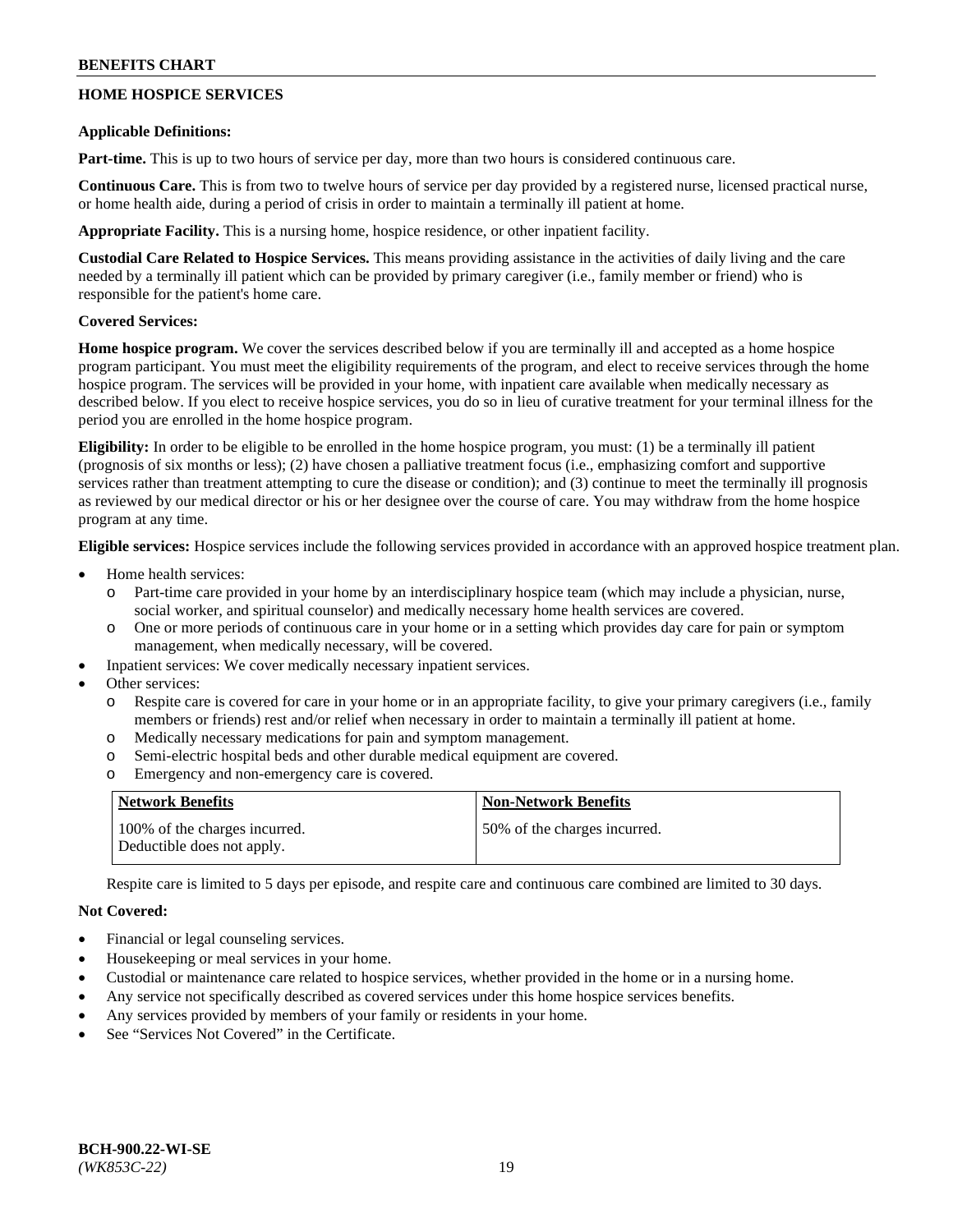## **HOSPITAL AND SKILLED NURSING FACILITY SERVICES**

#### **Covered Services:**

We cover services as described below.

### **Medical or surgical hospital services**

**Inpatient hospital services:** We cover the following medical or surgical services, for the treatment of acute illness or injury, which require the level of care only provided in an acute care facility. These services must be authorized by a physician.

Inpatient hospital services include: room and board; the use of operating or maternity delivery rooms; intensive care facilities; newborn nursery facilities; general nursing care, anesthesia, laboratory and diagnostic imaging services, radiation therapy, physical therapy, prescription drugs or other medications administered during treatment, blood and blood products (unless replaced), and blood derivatives, and other diagnostic or treatment related hospital services; physician and other professional medical and surgical services provided while in the hospital, including gender confirmation surgery that meets medical coverage criteria.

We cover, following a vaginal delivery, a minimum of 48 hours of inpatient care for the mother and newborn child. We cover, following a caesarean section delivery, a minimum of 96 hours of inpatient care for the mother and newborn child.

Group health plans and health insurance issuers generally may not, under Federal law, restrict benefits for any hospital length of stay in connection with childbirth for the mother of newborn child to less than 48 hours following a vaginal delivery, or less than 96 hours following a caesarean section. However, Federal law generally does not prohibit the mother's or newborn's attending provider, after consulting with the mother, from discharging the mother or her newborn earlier than 48 hours (or 96 hours as applicable). In any case plans and issuers may not, under Federal law, require that a provider obtain authorization from the plan or the insurance issuer for prescribing a length of stay not in excess of 48 hours (or 96 hours).

| Network Benefits             | Non-Network Benefits         |
|------------------------------|------------------------------|
| 70% of the charges incurred. | 50% of the charges incurred. |

Each Insured's admission or confinement, including that of a newborn child, is separate and distinct from the admission or confinement of any other Insured.

**Outpatient hospital, ambulatory care or surgical facility services:** We cover the following medical and surgical services, for diagnosis or treatment of illness or injury on an outpatient basis. These services must be authorized by a physician.

Outpatient services include: use of operating rooms, maternity delivery rooms or other outpatient departments, rooms or facilities; and the following outpatient services: general nursing care, anesthesia, laboratory and diagnostic imaging services, radiation therapy, physical therapy, drugs administered during treatment, blood and blood products (unless replaced), and blood derivatives, and other diagnostic or treatment related outpatient services; physician and other professional medical and surgical services provided while an outpatient, including colonoscopies (starting at age 50, or under age 50 for people at high risk of colorectal cancer), and gender confirmation surgery that meets medical coverage criteria.

For Network Benefits, non-emergent, scheduled outpatient Magnetic Resonance Imaging (MRI) and Computed Tomography (CT) must be provided at a designated facility. Your physician or facility will obtain or verify prior authorization for these services, as needed.

To see the benefit level for diagnostic imaging services, laboratory services and physical therapy, see benefits under Diagnostic Imaging Services, Laboratory Services and Physical Therapy in this Benefits Chart.

| <b>Network Benefits</b>      | <b>Non-Network Benefits</b>   |
|------------------------------|-------------------------------|
| 70% of the charges incurred. | 150% of the charges incurred. |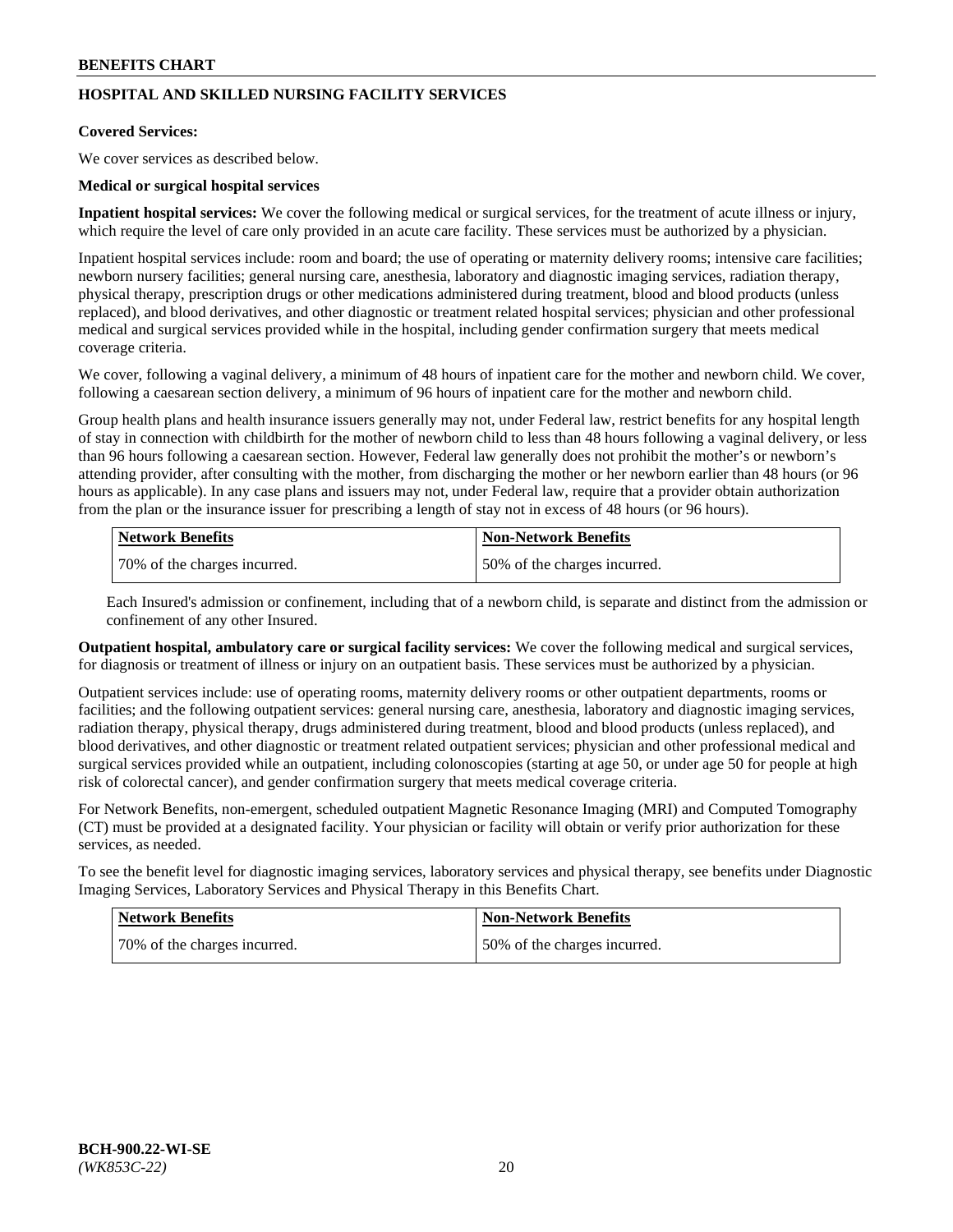## **Skilled nursing facility care:**

We cover room and board, daily skilled nursing and related ancillary services for post-acute treatment and rehabilitative care of illness or injury that meets medical coverage criteria. Rehabilitation services are limited to services where significant measurable progress is expected to occur within a reasonable period of time.

| Network Benefits                             | <b>Non-Network Benefits</b>                  |
|----------------------------------------------|----------------------------------------------|
| 170% of the charges incurred.                | 50% of the charges incurred.                 |
| Limited to a 30-day maximum per confinement. | Limited to a 30-day maximum per confinement. |

Each day of services provided under the Network Benefits and Non-Network Benefits, combined, applies toward the maximum shown above.

### **Not Covered:**

- Services for items for personal convenience, such as television rental, are not covered.
- See "Services Not Covered" in the Certificate.

### **INFERTILITY DIAGNOSIS**

#### **Covered Services:**

We cover the diagnosis of infertility. These services include diagnostic procedures and tests provided in connection with an infertility evaluation, office visits and consultations to diagnose infertility.

| Network Benefits                                           | <b>Non-Network Benefits</b>  |
|------------------------------------------------------------|------------------------------|
| 70% of the charges incurred.<br>Deductible does not apply. | 50% of the charges incurred. |

Coverage is limited to office visits and consultations to diagnose infertility. Treatment is not covered.

## **Not Covered:**

- Infertility/fertility treatment, including, but not limited to, office visits, laboratory services, diagnostic imaging services and fertility drugs; reversal of sterilization; and sperm, ova or embryo acquisition, retrieval or storage; however, we cover office visits and consultations to diagnose infertility.
- Services related to the establishment of surrogate pregnancy and fees for a surrogate. However, pregnancy and maternity services are covered for an Insured under this Benefits Chart, including a surrogate pregnancy.
- See "Services Not Covered" in the Certificate.

## **LABORATORY SERVICES**

#### **Covered Services:**

We cover laboratory tests when ordered by a provider and provided in a clinic or outpatient hospital facility. This includes blood tests to detect lead exposure in children between the ages of 6 months and 72 months.

To see the benefit level for inpatient hospital or skilled nursing facility services, see benefits under "Inpatient Hospital and Skilled Nursing Facility Services" in this Benefits Chart.

#### **Prostate-specific antigen (PSA) testing**

| <b>Network Benefits</b>                                     | <b>Non-Network Benefits</b>  |
|-------------------------------------------------------------|------------------------------|
| 100% of the charges incurred.<br>Deductible does not apply. | 50% of the charges incurred. |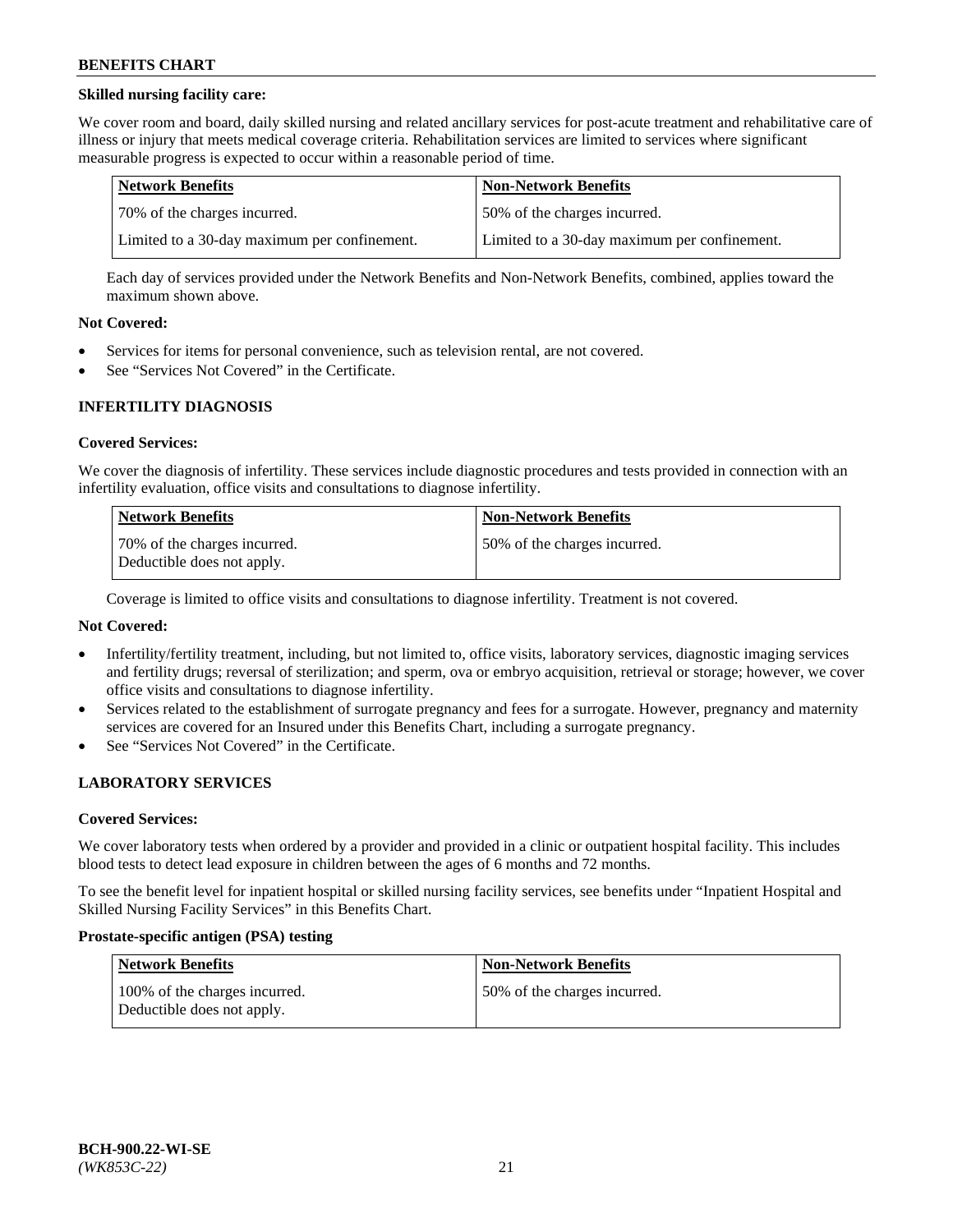### **All other laboratory services**

#### **Services for illness or injury**

| Network Benefits                                            | <b>Non-Network Benefits</b>  |
|-------------------------------------------------------------|------------------------------|
| 100% of the charges incurred.<br>Deductible does not apply. | 50% of the charges incurred. |

## **Preventive services**

Laboratory services associated with preventive services are covered at the benefit level shown in the "Preventive Services" section of this Benefits Chart.

### **Not Covered:**

See "Services Not Covered" in the Certificate.

## **MASTECTOMY RECONSTRUCTION BENEFIT**

### **Covered Services:**

We cover reconstruction of the breast on which the mastectomy has been performed; surgery and reconstruction of the other breast to produce symmetrical appearance, and prostheses and physical complications of all stages of mastectomy, including lymphedemas.

| <b>Network Benefits</b>                               | <b>Non-Network Benefits</b>                           |
|-------------------------------------------------------|-------------------------------------------------------|
| Coverage level is same as corresponding Network       | Coverage level is same as corresponding Non-Network   |
| Benefits, depending on type of service provided, such | Benefits, depending on type of service provided, such |
| as Office Visits for Illness or Injury, Inpatient or  | as Office Visits for Illness or Injury, Inpatient or  |
| <b>Outpatient Hospital Services.</b>                  | Outpatient Hospital Services.                         |

#### **Not Covered:**

See "Services Not Covered" in the Certificate.

## **MEDICATION THERAPY DISEASE MANAGEMENT PROGRAM**

## **Covered Services:**

If you meet our criteria for coverage, you may qualify for our Medication Therapy Disease Management Program.

The program covers consultations with a designated Network pharmacist.

Covered services are based on established medical policies, which are subject to periodic review and modification by the medical directors. These medical policies (medical coverage criteria) are available by calling Member Services, or logging on to your "*my*HealthPartners" account at [healthpartners.com.](http://www.healthpartners.com/)

| Network Benefits                                            | <b>Non-Network Benefits</b> |
|-------------------------------------------------------------|-----------------------------|
| 100% of the charges incurred.<br>Deductible does not apply. | No coverage.                |

## **Not Covered:**

See "Services Not Covered" in the Certificate.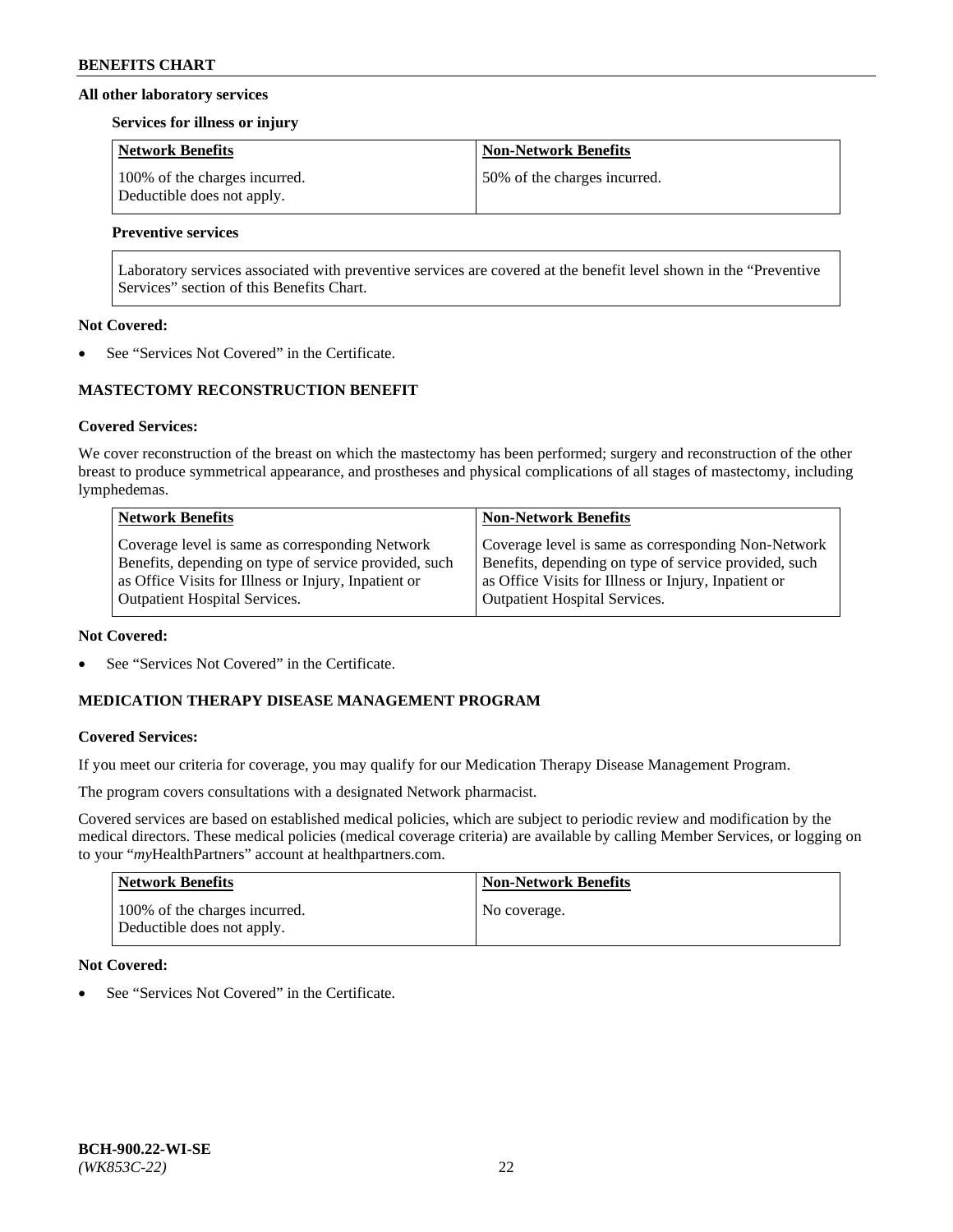# **OFFICE VISITS FOR ILLNESS OR INJURY**

## **Covered Services:**

We cover the following when medically necessary: professional medical and surgical services and related supplies, including biofeedback, of physicians and other health care providers; blood and blood products (unless replaced) and blood derivatives.

We cover diagnosis and treatment of illness or injury to the eyes. Where contact or eye glass lenses are prescribed as medically necessary for the post-operative treatment of cataracts or for the treatment of aphakia, acute or chronic corneal pathology, or keratoconus, we cover the initial evaluation, lenses and fitting. Insureds must pay for lens replacement beyond the initial pair.

Services received via video, E-visit or telephone are covered under the "Telehealth/Telemedicine Services" section.

### **Office visits**

| Network Benefits                                                                                         | <b>Non-Network Benefits</b>  |
|----------------------------------------------------------------------------------------------------------|------------------------------|
| 100% of the charges incurred, subject to a<br>copayment of \$50 per visit.<br>Deductible does not apply. | 50% of the charges incurred. |

### **Convenience clinics**

| <b>Network Benefits</b>                                                                                  | <b>Non-Network Benefits</b>  |
|----------------------------------------------------------------------------------------------------------|------------------------------|
| 100% of the charges incurred, subject to a<br>copayment of \$25 per visit.<br>Deductible does not apply. | 50% of the charges incurred. |

### **Injections administered in a physician's office, other than immunizations**

#### **Allergy injections**

| <b>Network Benefits</b>                                                                                           | <b>Non-Network Benefits</b>  |
|-------------------------------------------------------------------------------------------------------------------|------------------------------|
| 100% of the charges incurred, subject to a<br>copayment of \$2 per date of service.<br>Deductible does not apply. | 50% of the charges incurred. |

## **All other injections**

| <b>Network Benefits</b>                                                                                           | <b>Non-Network Benefits</b>  |
|-------------------------------------------------------------------------------------------------------------------|------------------------------|
| 100% of the charges incurred, subject to a<br>copayment of \$2 per date of service.<br>Deductible does not apply. | 50% of the charges incurred. |

## **Not Covered:**

- Court ordered treatment, except as described in this Benefits Chart. Any resulting court ordered treatment for mental health services will be subject to the Certificate's requirement for medical necessity.
- See "Services Not Covered" in the Certificate.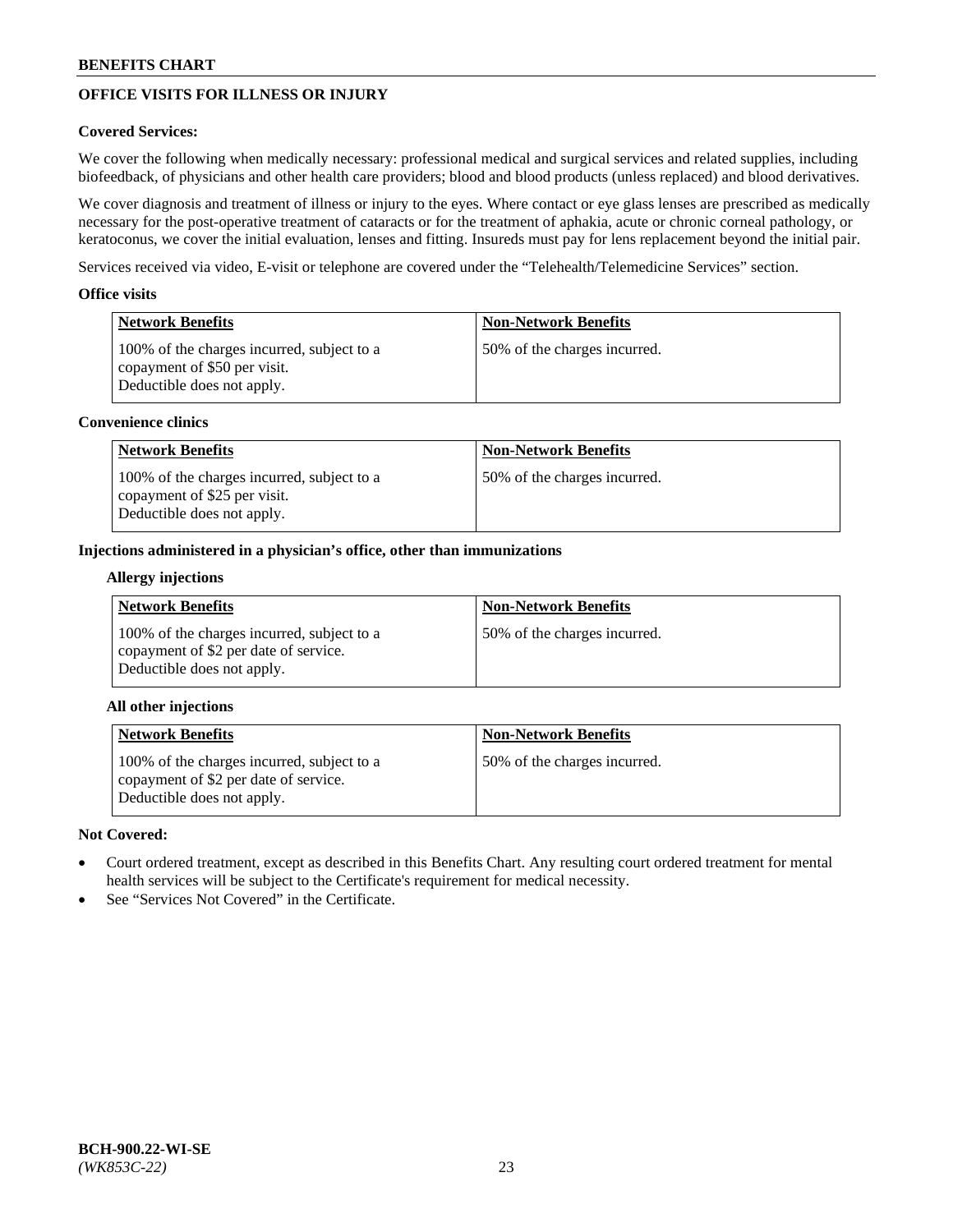# **PEDIATRIC EYEWEAR**

### **Covered Services:**

We cover pediatric eyewear for children.

Routine eye exams are covered under the "Preventive Services" section.

| <b>Network Benefits</b>      | <b>Non-Network Benefits</b> |
|------------------------------|-----------------------------|
| 70% of the charges incurred. | No coverage.                |

### **Limitations:**

- Coverage under this provision will continue until the end of the month in which the child turns age 19.
- Limited to one of the following per calendar year:
	- o one pair of eyeglasses including one set of prescription lenses, frames from our designated eyewear collection and anti-scratch coating; or
	- o one pair of non-disposable contact lenses; or
	- o a one-year supply of disposable contact lenses.
- Contact lens fittings are limited to two per calendar year.

## **Not Covered:**

- Frames that are not included in our designated eyewear collection. However, one pair of lenses will be covered if an Insured chooses frames outside our designated eyewear collection.
- More than one pair of lenses or frames or non-disposable contacts per calendar year, regardless of the reason. This includes replacement of eyeglasses or contact lenses due to loss, breakage, theft, or change in prescription.
- Safety glasses or goggles for sports or vocational reasons.
- Upgrades including, but not limited to, UV protection and no-line multifocal lenses.
- See "Services Not Covered" in the Certificate.

## **PHYSICAL THERAPY, OCCUPATIONAL THERAPY, SPEECH THERAPY AND OTHER SPECIFIED THERAPIES**

## **Covered Services:**

We cover the following physical therapy, occupational therapy and speech therapy services:

- Medically necessary rehabilitative care to correct the effects of illness or injury.
- Habilitative care rendered for congenital, developmental or medical conditions which have significantly limited the successful initiation of normal speech and normal motor development.

Massage therapy which is performed in conjunction with other treatment/modalities by a physical or occupational therapist is part of a prescribed treatment plan and is not billed separately is covered.

We cover services provided in a clinic. To see the benefit level for inpatient hospital or skilled nursing facility services, see benefits under "Inpatient Hospital and Skilled Nursing Facility Services".

#### **Rehabilitative care**

| <b>Network Benefits</b>                                                                                                                                                                                   | <b>Non-Network Benefits</b>                                                                                                   |
|-----------------------------------------------------------------------------------------------------------------------------------------------------------------------------------------------------------|-------------------------------------------------------------------------------------------------------------------------------|
| 100% of the charges incurred, subject to a<br>copayment of \$50 per visit.<br>Deductible does not apply.<br>Physical, Occupational and Speech Therapy are<br>limited to 20 visits each per calendar year. | 50% of the charges incurred.<br>Physical, Occupational and Speech Therapy are<br>limited to 20 visits each per calendar year. |

## **In addition to the services provided above, we cover a minimum of:**

- 20 visits per calendar year for pulmonary rehabilitation.
- 36 visits per calendar year for cardiac rehabilitation.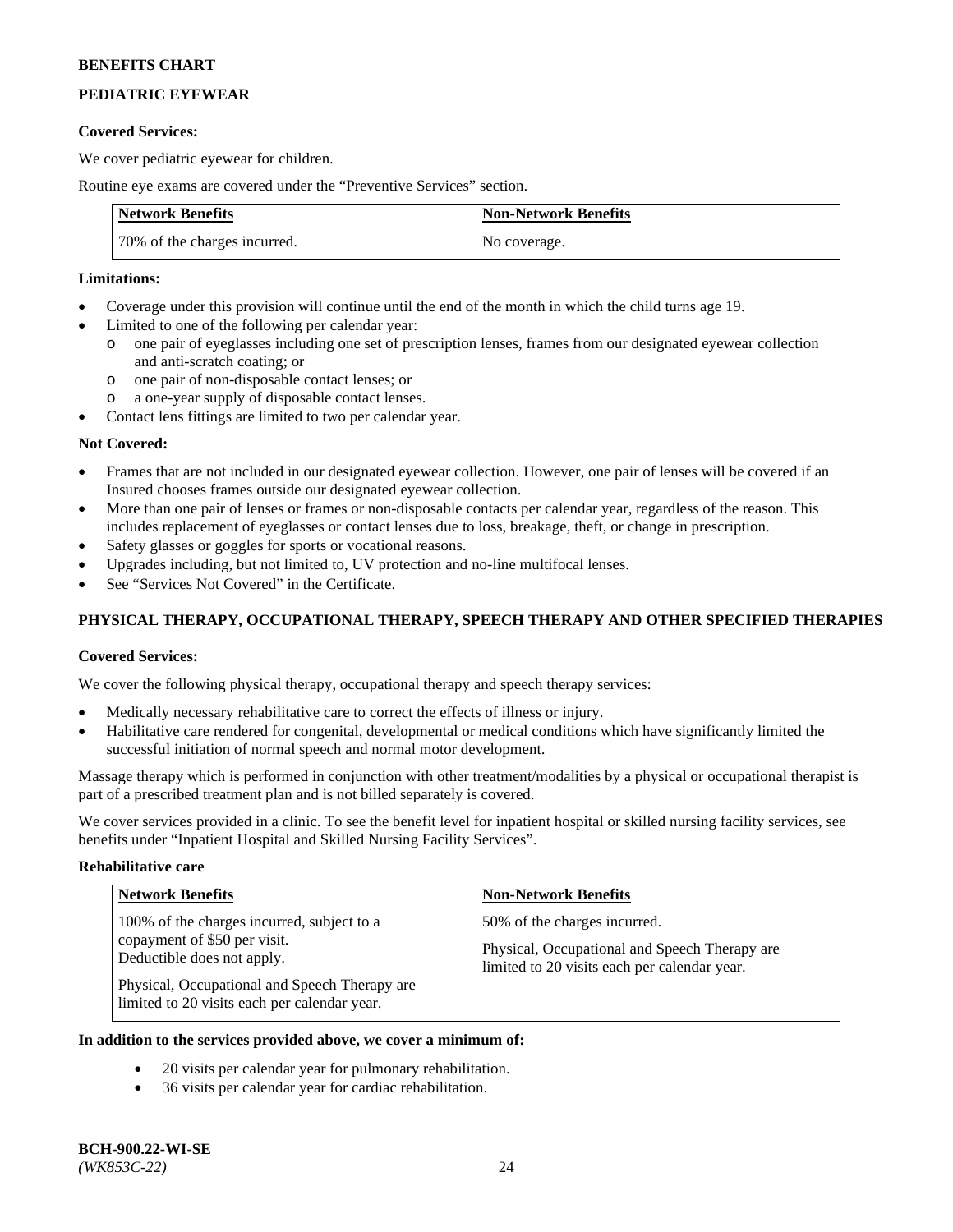- 30 visits per calendar year for post-cochlear implant aural therapy.
- 20 visits per calendar year for cognitive rehabilitation.

The maximum number of visits is combined for Network Benefits and Non-Network Benefits.

#### **Habilitative services**

| <b>Network Benefits</b>                                                                                                                                                                                   | <b>Non-Network Benefits</b>                                                                                                   |
|-----------------------------------------------------------------------------------------------------------------------------------------------------------------------------------------------------------|-------------------------------------------------------------------------------------------------------------------------------|
| 100% of the charges incurred, subject to a<br>copayment of \$50 per visit.<br>Deductible does not apply.<br>Physical, Occupational and Speech Therapy are<br>limited to 20 visits each per calendar year. | 50% of the charges incurred.<br>Physical, Occupational and Speech Therapy are<br>limited to 20 visits each per calendar year. |

The maximum number of visits is combined for Network Benefits and Non-Network Benefits.

### **Not Covered:**

- Massage therapy for the purpose of comfort or convenience of the Insured.
- See "Services Not Covered" in the Certificate.

## **PRE-DIABETES DISEASE MANAGEMENT PROGRAM**

#### **Covered Services:**

If you meet criteria for coverage, you may qualify for the Pre-Diabetes Disease Management Program through Omada Health. The program covers group health coaching which focuses on weight loss, exercise, behavior modification and health education at select locations determined by the plan.

| <b>Network Benefits</b>                                     | <b>Non-Network Benefits</b> |
|-------------------------------------------------------------|-----------------------------|
| 100% of the charges incurred.<br>Deductible does not apply. | Not applicable.             |

## **Not Covered:**

See "Services Not Covered" in the Certificate.

## **PRESCRIPTION DRUG SERVICES**

#### **Covered Services:**

We cover prescription drugs and medications that can be self-administered or are administered in a physician's office.

We will refill a prescription for eye drops covered under this Benefits Chart if the Insured requests a refill and the original prescription specified that additional quantities would be needed, providing the refill request does not exceed the quantities needed, and the following conditions are met:

- If the Insured requests a 30-day refill supply, the request must be made between 22 and 30 days of the later of (a) the original date that the prescription was distributed to the Insured or (b) the date that the most recent refill was distributed to the Insured; or
- If the Insured requests a 90-day refill supply, the request must be made between 67 and 90 days of the later of (a) the original date that the prescription was distributed to the Insured or (b) the date that the most recent refill was distributed to the Insured.

**For Network Benefits, drugs and medications must be obtained at a Network pharmacy.**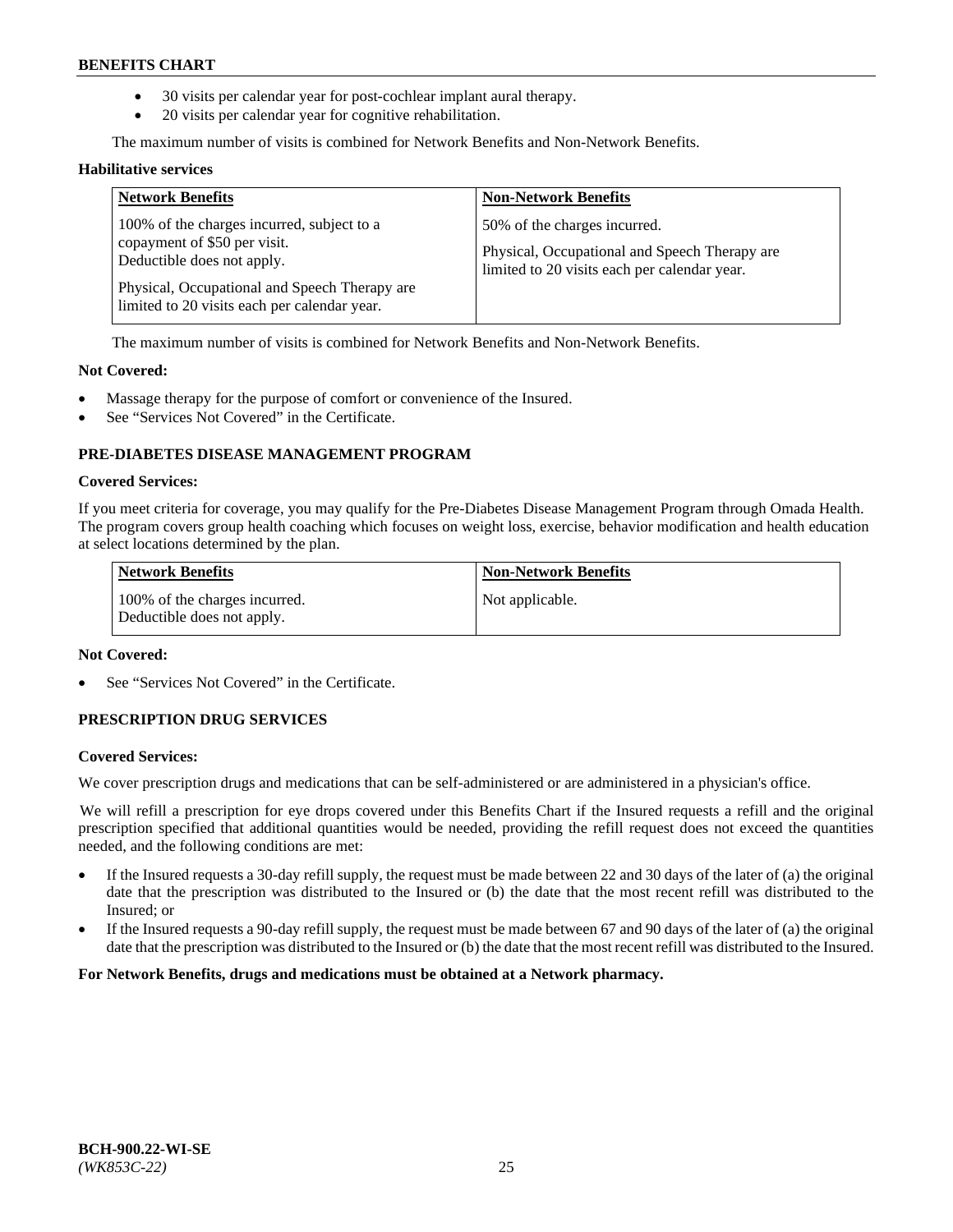## **If a copayment is required, you must pay one copayment for each 31-day supply, or portion thereof.**

# **Outpatient drugs (except as specified below)**

| <b>Network Benefits</b>                                                                                                                                                                                           | <b>Non-Network Benefits</b>  |
|-------------------------------------------------------------------------------------------------------------------------------------------------------------------------------------------------------------------|------------------------------|
| 100% of the charges incurred, subject to a copayment of<br>\$5 for generic low cost formulary drugs and 100% of<br>the charges incurred, subject to a copayment of \$25 for<br>generic high cost formulary drugs. | 50% of the charges incurred. |
| Brand name formulary drugs are covered at 100% of the<br>charges incurred, subject to a copayment of \$60.                                                                                                        |                              |
| In no event will your cost for a formulary insulin drug<br>exceed \$25.                                                                                                                                           |                              |
| Non-formulary drugs are covered at 100% of the<br>charges incurred, subject to a copayment of \$150.                                                                                                              |                              |
| Deductible does not apply.                                                                                                                                                                                        |                              |

**Oral chemotherapy drugs** are included on the specialty drug list. However, you pay the applicable outpatient drug copayment. As required by Wisconsin law, your maximum copayment will not be more than \$100 per prescription for a 31-day supply.

## **Mail order drugs**

| <b>Network Benefits</b>                                                                                                                                                         | <b>Non-Network Benefits</b>                                                                                                |
|---------------------------------------------------------------------------------------------------------------------------------------------------------------------------------|----------------------------------------------------------------------------------------------------------------------------|
| For your convenience, you may also get up to a<br>93-day supply of outpatient prescription drugs that<br>can be self-administered through the designated mail<br>order service. | Mail order drugs are only available through the<br>designated mail order service.<br>See Network Mail Order Drugs Benefit. |
| Specialty drugs are not available through the mail<br>order service.                                                                                                            |                                                                                                                            |

## **Specialty drugs which are self-administered**

| <b>Network Benefits</b>                                                                                              | <b>Non-Network Benefits</b> |
|----------------------------------------------------------------------------------------------------------------------|-----------------------------|
| 80% of the charges incurred.<br>Deductible does not apply.                                                           | No coverage.                |
| Specialty drugs are limited to drugs on the<br>specialty drug list and must be obtained from a<br>designated vendor. |                             |

**Oral chemotherapy drugs** are included on the specialty drug list. However, you pay the applicable outpatient drug copayment. As required by Wisconsin law, your maximum copayment will not be more than \$100 per prescription for a 31-day supply.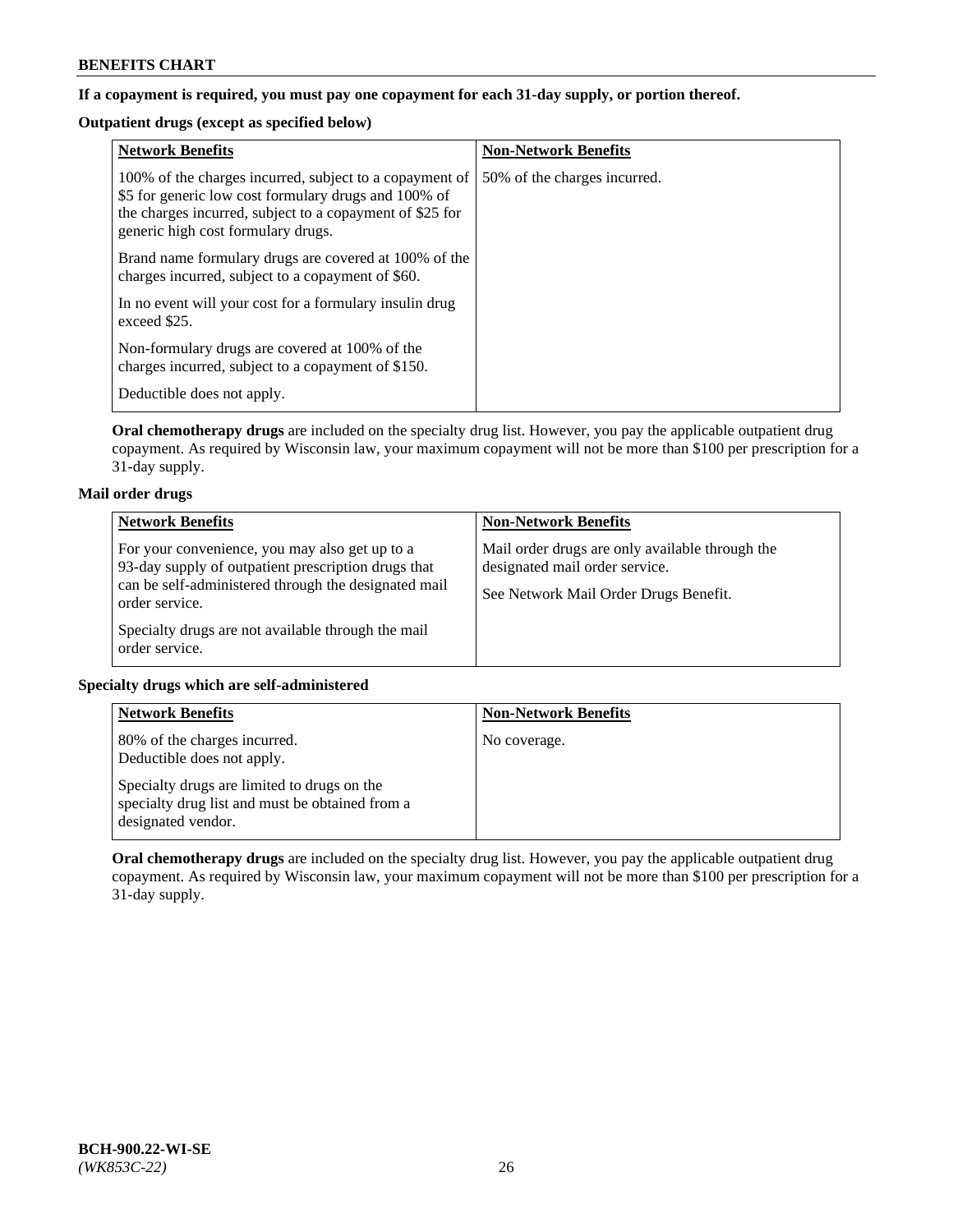## **Tobacco cessation drugs. All FDA approved tobacco cessation drugs are covered.**

| Network Benefits                                            | <b>Non-Network Benefits</b>  |
|-------------------------------------------------------------|------------------------------|
| 100% of the charges incurred.<br>Deductible does not apply. | 50% of the charges incurred. |

### **Contraceptive drugs**

| <b>Network Benefits</b>                                                                                                                                         | <b>Non-Network Benefits</b>  |
|-----------------------------------------------------------------------------------------------------------------------------------------------------------------|------------------------------|
| 100% of the charges incurred for formulary drugs.<br>Deductible does not apply.                                                                                 | 50% of the charges incurred. |
| If a physician requests that a non-formulary<br>contraceptive drug be dispensed as written, the drug<br>will be covered at 100%, not subject to the deductible. |                              |

**ACA preventive medications.** We cover preventive medications currently recommended by USPSTF with an A or B rating if they are prescribed by your medical provider and they are listed on our Commercial ACA Preventive Drug List. Preventive medications are subject to periodic review and modification. Changes would be effective in accordance with the federal rules and reflected in our current medical coverage criteria for preventive care services.

| <b>Network Benefits</b>                                     | <b>Non-Network Benefits</b>  |
|-------------------------------------------------------------|------------------------------|
| 100% of the charges incurred.<br>Deductible does not apply. | 50% of the charges incurred. |

## **Limitations:**

- Certain drugs may require prior authorization as indicated on the formulary. HealthPartners may require prior authorization for the drug and also the site where the drug will be provided. Certain drugs are subject to our utilization review process and quantity limits.
- Certain non-formulary drugs require prior authorization. In addition, certain drugs may be subject to any quantity limits applied as part of our trial program. The trial drug program applies to new prescriptions for certain drugs which have high toxicity, low tolerance, high costs and/or high potential for waste. Trial drugs are indicated on the formulary and/or the specialty drug list. Your first fill of a trial drug may be limited to less than a month supply. If the drug is well tolerated and effective, you will receive the remainder of your first month supply.
- If an Insured requests a brand name drug when there is a generic equivalent, the brand name drug will be covered up to the charge that would apply to the generic drug, minus any required copayment. If a physician requests that a brand name drug be dispensed as written, the drug will be paid at the non-formulary benefit.
- We may require insureds to try over-the-counter (OTC) drug alternatives before approving more costly formulary prescription drugs.
- Unless otherwise specified in the "Prescription Drug Services" section, you may receive up to a 31-day supply per prescription.
- A 93-day supply will be covered and dispensed only at pharmacies that participate in our extended day supply program.
- New prescriptions to treat certain chronic conditions are limited to a 31-day supply.
- No more than a 31-day supply of specialty drugs will be covered and dispensed at a time, unless it is a manufacturer supplied drug that cannot be split that supplies the insured with more than a 31-day supply.

**Not Covered:**Replacement of prescription drugs, medications, equipment and supplies due to loss, damage or theft.

- Nonprescription (over-the-counter) drugs or medications, including, but not limited to, vitamins, supplements, homeopathic remedies, and non-FDA approved drugs, unless listed on the formulary and prescribed by a physician or legally authorized health care provider under applicable state and federal law. This exclusion does not include over-thecounter contraceptives for women as allowed under the Affordable Care Act when the Insured obtains a prescription for the item. In addition, if the Insured obtains a prescription, this exclusion does not include aspirin to prevent cardiovascular disease for men and women of certain ages; folic acid supplements for women who may become pregnant; fluoride chemoprevention supplements for children without fluoride in their water source; and iron supplements for children ages 6-12 months who are at risk for anemia.
- All drugs for the treatment of sexual dysfunction.
- All drugs for the treatment of growth deficiency.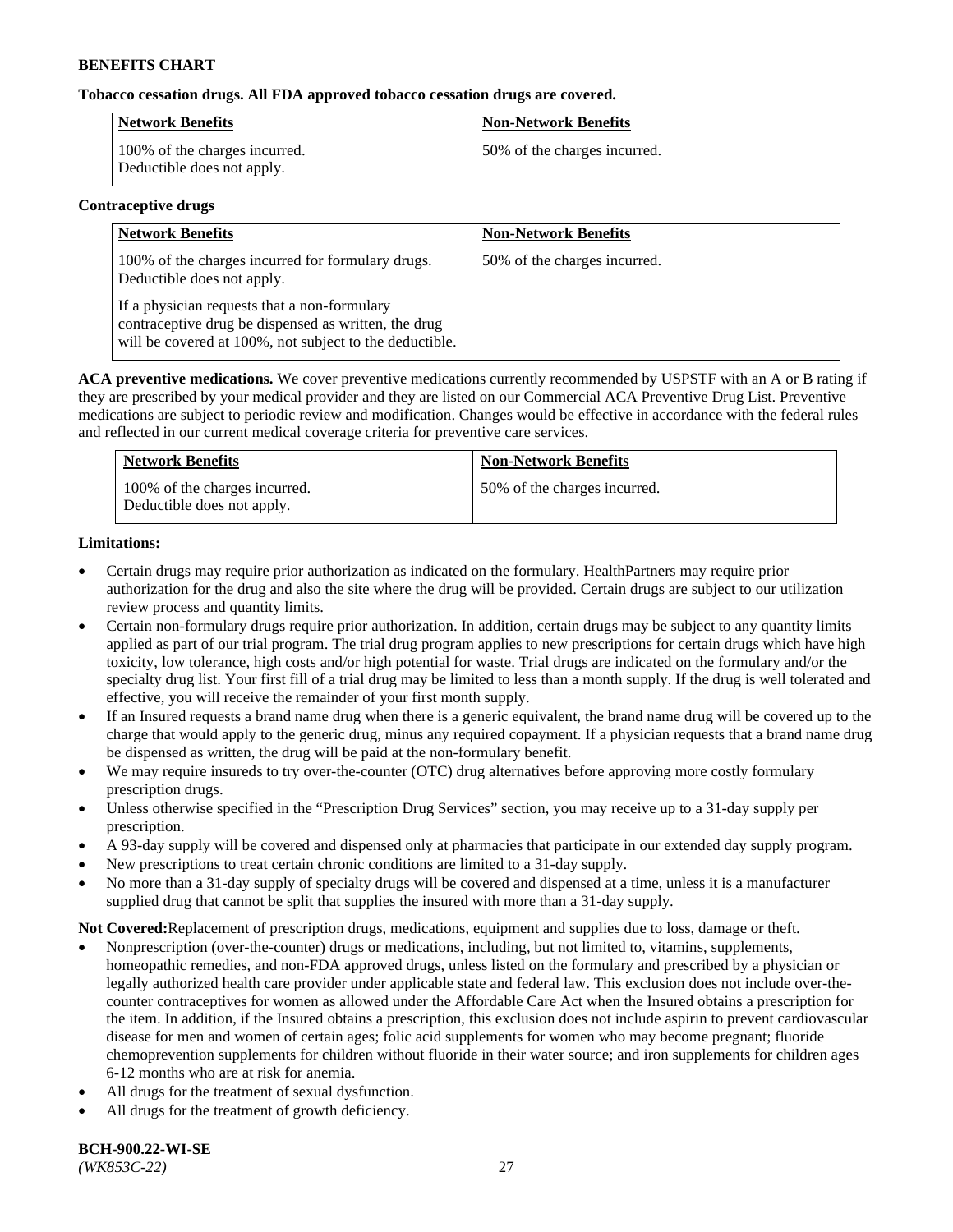- Fertility drugs.
- Medical cannabis.
- Drugs on the Excluded Drug List. The Excluded Drug List includes select drugs within a therapy class that are not eligible for coverage. This includes drugs that may be excluded for certain indications. The Excluded Drug List is available at [healthpartners.com.](http://www.healthpartners.com/)
- Drugs that are newly approved by the FDA until they are reviewed and approved by HealthPartners Pharmacy and Therapeutics Committee.
- Medical devices approved by the FDA will not be covered under the "Prescription Drug Services" section unless they are on our formulary. Covered medical devices are generally submitted and reimbursed under your medical benefits.
- See "Services Not Covered" in the Certificate.

# **PREVENTIVE SERVICES**

### **Applicable Definitions:**

**Routine Preventive Services** are routine health care services that include screenings, check-ups and counseling to prevent illness, disease or other health problems before symptoms occur.

**Diagnostic Services** are services to help a provider understand your symptoms, diagnose illness and decide what treatment may be needed. They may be the same services that are listed as preventive services, but they are being used as diagnostic services. Your provider will determine if these services are preventive or diagnostic. These services are not preventive if received as part of a visit to diagnose, manage or maintain an acute or chronic medical condition, illness or injury. When that occurs, unless otherwise indicated below, standard deductibles, copayments or coinsurance apply.

### **Covered Services:**

We cover preventive services that meet any of the requirements under the Affordable Care Act (ACA) shown in the bulleted items below. These preventive services are covered at 100% under the Network Benefits with no deductible, copayments or coinsurance. (If a preventive service is not required by the ACA and it is covered at a lower benefit level, it will be specified below.) Preventive benefits mandated under the ACA are subject to periodic review and modification. Changes would be effective in accordance with the federal rules. Preventive services mandated by the ACA include:

- Evidence-based items or services that have in effect a rating of A or B in the current recommendations of the United States Preventive Services Task Force with respect to the individual;
- Immunizations for routine use in children, adolescents, and adults that have in effect a recommendation from the Advisory Committee on Immunization Practices of the Centers for Disease Control and Prevention with respect to the individual;
- With respect to infants, children, and adolescents, evidence-informed preventive care and screenings provided for in comprehensive guidelines supported by the Health Resources and Services Administration; and
- With respect to women, preventive care and screenings provided for in comprehensive guidelines supported by the Health Resources and Services Administration.

Covered services are based on established medical policies, which are subject to periodic review and modification by the medical or dental directors. These medical policies (medical coverage criteria) are available by calling Member Services, or logging on to your "*my*HealthPartners" account at [healthpartners.com.](https://www.healthpartners.com/hp/index.html)

#### **ACA and state mandated preventive services are covered as follows:**

**Routine health exams and periodic health assessments.** A physician or health care provider will counsel you as to how often health assessments are needed based on age, sex and health status. This includes screening and counseling for tobacco cessation and all FDA approved tobacco cessation medications including over-the-counter drugs (as shown in the Prescription Drug Services section).

| <b>Network Benefits</b>                                     | <b>Non-Network Benefits</b>   |
|-------------------------------------------------------------|-------------------------------|
| 100% of the charges incurred.<br>Deductible does not apply. | 150% of the charges incurred. |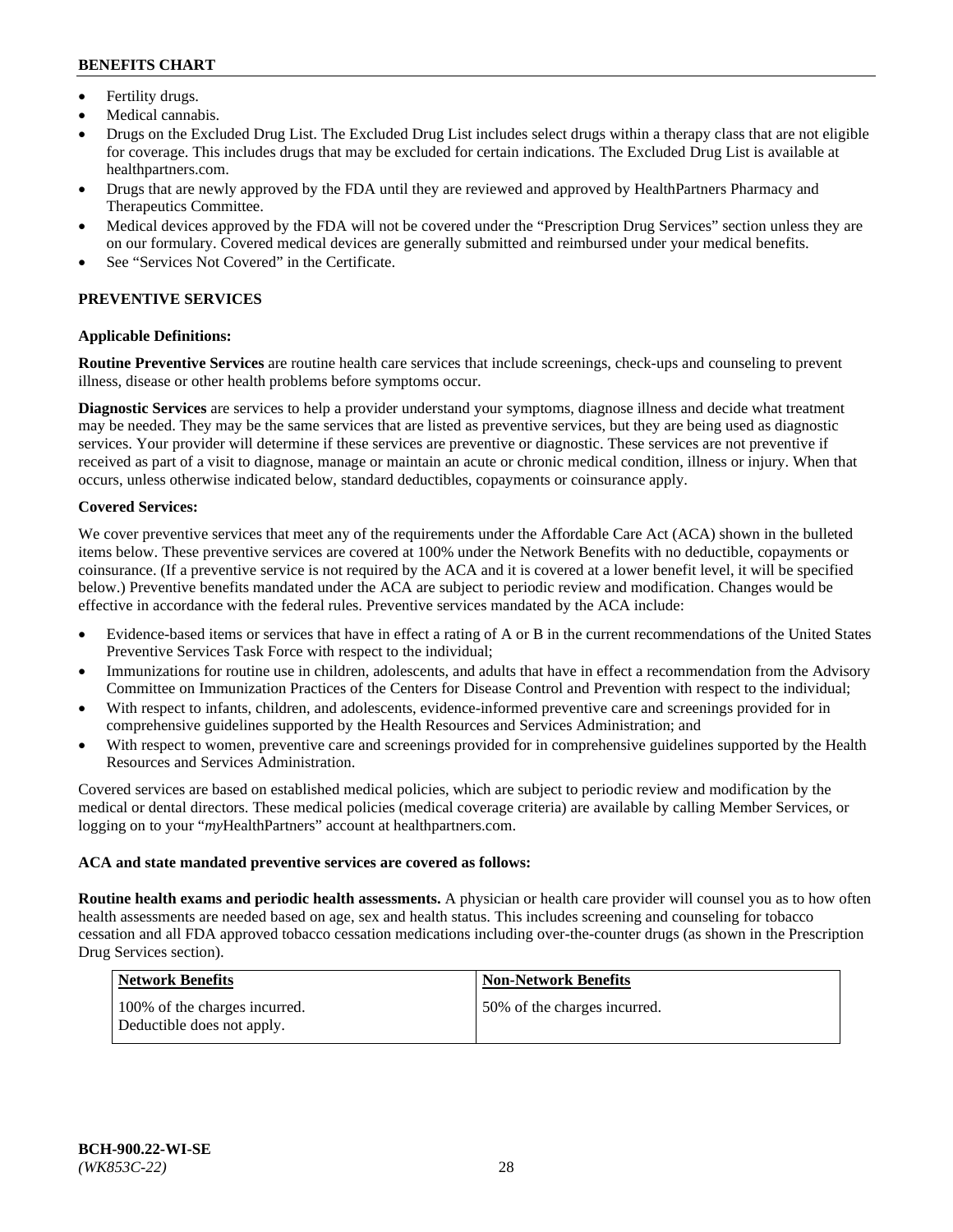**Child health supervision services.** This includes pediatric preventive services such as newborn screenings, appropriate immunizations, developmental assessments and laboratory services appropriate to the age of the child from birth to 72 months and appropriate immunizations to age 18.

| Network Benefits                                            | <b>Non-Network Benefits</b>  |
|-------------------------------------------------------------|------------------------------|
| 100% of the charges incurred.<br>Deductible does not apply. | 50% of the charges incurred. |

#### **Routine prenatal care and exams**

| Network Benefits                                            | <b>Non-Network Benefits</b>  |
|-------------------------------------------------------------|------------------------------|
| 100% of the charges incurred.<br>Deductible does not apply. | 50% of the charges incurred. |

**Routine postnatal care.** This includes health exams, assessments, education and counseling relating to the period immediately after childbirth.

| Network Benefits                                            | <b>Non-Network Benefits</b>  |
|-------------------------------------------------------------|------------------------------|
| 100% of the charges incurred.<br>Deductible does not apply. | 50% of the charges incurred. |

**Routine screening procedures for cancer.** This includes colorectal screening and other cancer screenings recommended by the USPSTF with an A or B rating. Women's preventive health services below describe additional routine screening procedures for cancer.

| <b>Network Benefits</b>                                     | <b>Non-Network Benefits</b>  |
|-------------------------------------------------------------|------------------------------|
| 100% of the charges incurred.<br>Deductible does not apply. | 50% of the charges incurred. |

**Professional voluntary family planning services.** This includes services to prevent or delay a pregnancy, including counseling and education. Services must be provided by a licensed provider.

| <b>Network Benefits</b>                                     | <b>Non-Network Benefits</b>  |
|-------------------------------------------------------------|------------------------------|
| 100% of the charges incurred.<br>Deductible does not apply. | 50% of the charges incurred. |

#### **Adult immunizations**

| <b>Network Benefits</b>                                     | <b>Non-Network Benefits</b>  |
|-------------------------------------------------------------|------------------------------|
| 100% of the charges incurred.<br>Deductible does not apply. | 50% of the charges incurred. |

**Women's preventive health services.** This includes mammograms, screenings for cervical cancer (pap smears), breast pumps, human papillomavirus (HPV) testing, counseling for sexually transmitted infections, counseling and screening for human immunodeficiency virus (HIV), and all FDA approved contraceptive methods as prescribed by a doctor, sterilization procedures, education and counseling (see the Prescription Drug Services section for coverage of oral contraceptive drugs). We also provide genetic screening for BRCA if someone in your family has the gene or you have a diagnosis of cancer.

The U.S. Preventive Services Task Force (USPSTF) recommends screening mammography, with or without clinical breast examination (CBE), every 1-2 years for women aged 40 and older. For women age 50 and older, we cover an annual mammogram.

| <b>Network Benefits</b>                                     | <b>Non-Network Benefits</b>   |
|-------------------------------------------------------------|-------------------------------|
| 100% of the charges incurred.<br>Deductible does not apply. | 150% of the charges incurred. |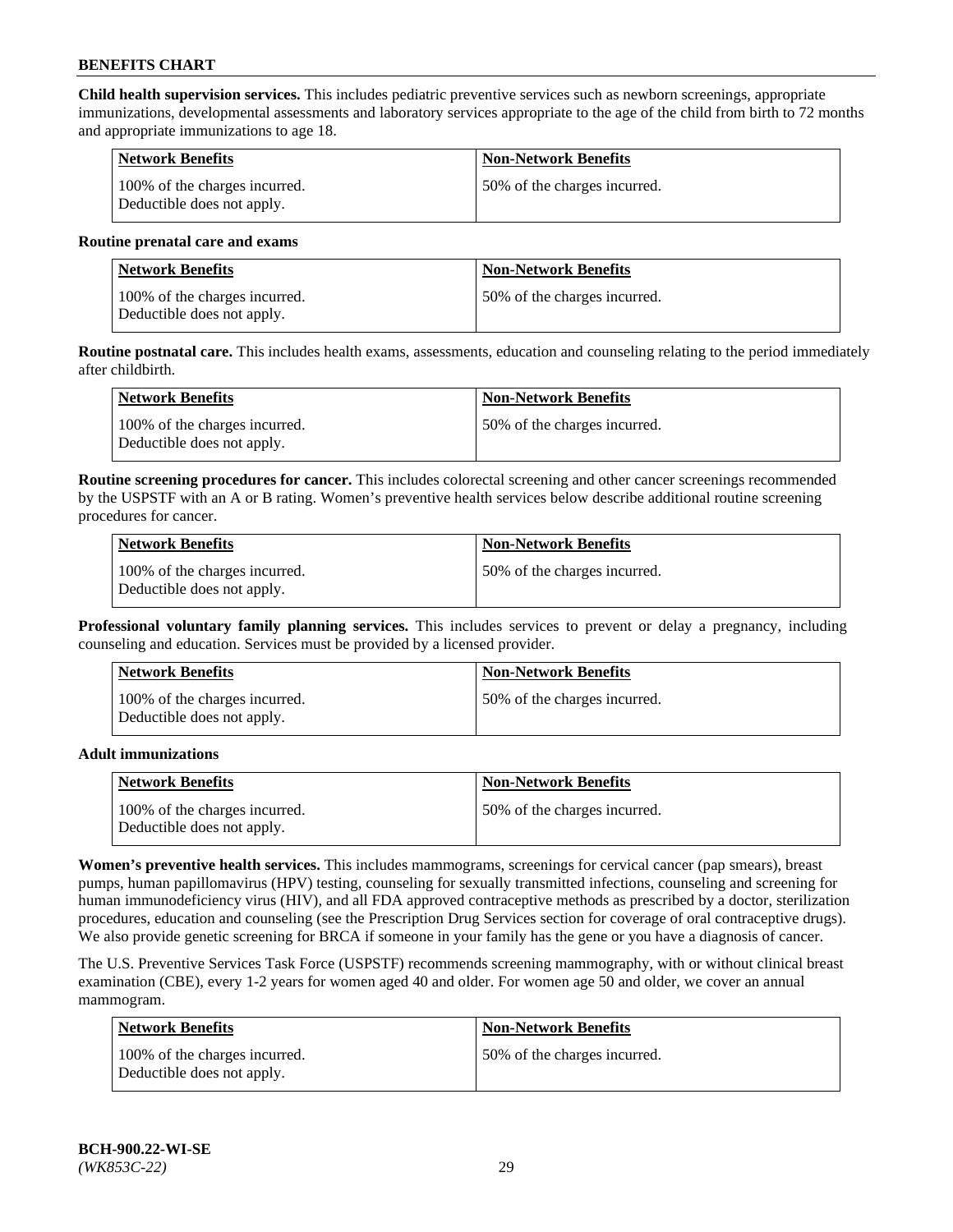**Obesity screening and management.** We cover obesity screening and counseling for all ages during a routine preventive care exam. If you are age 18 or older and have a body mass index of 30 or more, we also cover intensive obesity management to help you lose weight. Your primary care doctor can coordinate these services.

| <b>Network Benefits</b>                                     | <b>Non-Network Benefits</b>  |
|-------------------------------------------------------------|------------------------------|
| 100% of the charges incurred.<br>Deductible does not apply. | 50% of the charges incurred. |

### **In addition to any ACA or state mandated preventive services referenced above, we cover the following eligible services:**

#### **Routine eye and hearing exams**

| <b>Network Benefits</b>                                     | <b>Non-Network Benefits</b>  |
|-------------------------------------------------------------|------------------------------|
| 100% of the charges incurred.<br>Deductible does not apply. | 50% of the charges incurred. |

**Ovarian cancer surveillance test for women who are at risk.** "At risk for ovarian cancer" means (1) having a family history that includes any of the following: one or more first-degree or second-degree relatives with ovarian cancer, clusters of female relatives with breast cancer or nonpolyposis colorectal cancer; or (2) testing positive for BRCA1 or BRCA2 mutations. "Surveillance test for ovarian cancer" means annual screening using CA-125 serum tumor marker testing, transvaginal ultrasound, pelvic examination or other proven ovarian screening tests currently being evaluated by the federal Food and Drug Administration or by the National Cancer Institute.

| <b>Network Benefits</b>                               | <b>Non-Network Benefits</b>                           |
|-------------------------------------------------------|-------------------------------------------------------|
| Coverage level is same as corresponding Network       | Coverage level is same as corresponding Non-Network   |
| Benefits, depending on type of service provided, such | Benefits, depending on type of service provided, such |
| as Diagnostic Imaging Services, Laboratory Services   | as Diagnostic Imaging Services, Laboratory Services   |
| or Office Visits for Illness or Injury, or Preventive | or Office Visits for Illness or Injury, or Preventive |
| Services.                                             | Services.                                             |

**Limitations:**Services are not preventive if received as part of a visit to diagnose, manage or maintain an acute or chronic medical condition, illness or injury. When that occurs, unless otherwise indicated above, standard deductibles, copayments or coinsurance apply.

#### **Not Covered:**

See "Services Not Covered" in the Certificate.

## **TELEHEALTH/TELEMEDICINE SERVICES**

## **Definitions:**

**Telehealth, Telemedicine, or Virtual Care.** This is a means of communication between a health care professional and a patient. This includes the use of secure electronic information, imaging, and communication technologies, including:

- interactive audio or audio-video
- interactive audio with store-and-forward technology
- chat-based and email-based systems
- physician-to-physician consultation
- patient education
- data transmission
- data interpretation
- digital diagnostics (algorithm-enabled diagnostic support)
- digital therapeutics (the use of personal health devices and sensors, either alone or in combination with conventional drug therapies, for disease prevention and management)

#### Services can be delivered:

Synchronously: the patient and health care professional are engaging with one another at the same time; or Asynchronously: the patient and health care professional engage with each other at different points in time.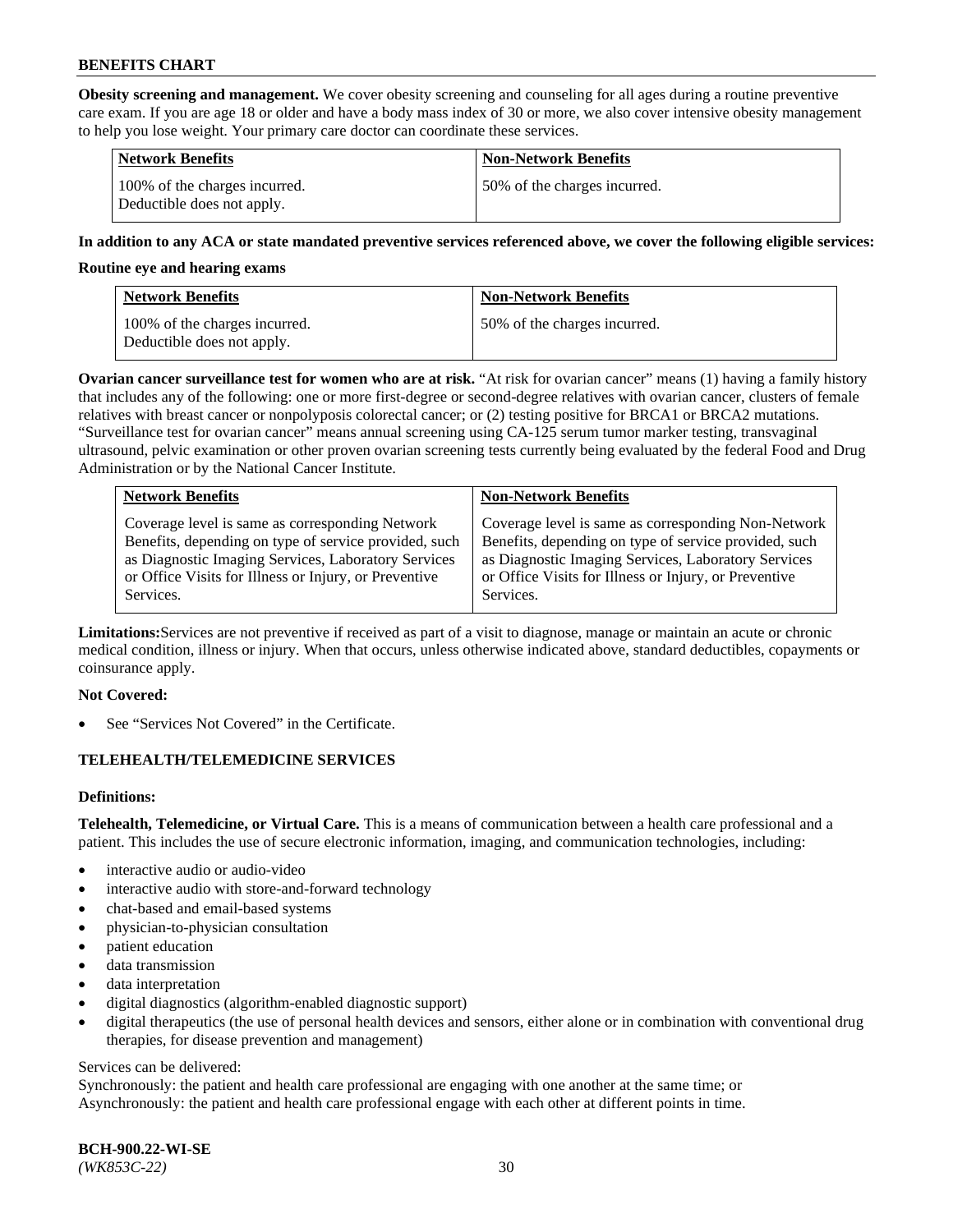**Telephone Visits.** Live, synchronous, interactive encounters over the telephone between a patient and a healthcare provider.

**E-visit or chat-based visits.** Asynchronous online or mobile app encounters to discuss a patient's personal health information, vital signs, and other physiologic data or diagnostic images. The healthcare provider reviews and delivers a consultation, diagnosis, prescription or treatment plan after reviewing the patient's visit information.

**Virtuwell®.** This is an online service for you to receive a diagnosis and treatment for certain conditions, such as a cold, flu, ear pain and sinus infections. You may access the Virtuwell website at [virtuwell.com.](https://www.virtuwell.com/)

**Video Visits.** Live, synchronous, interactive encounters using secure web-based video between a patient and a healthcare provider.

### **Covered Services:**

The Plan covers the following methods of receiving care for services that would be eligible under the Plan if the service were provided in person.

#### **Scheduled telephone visits**

| <b>Network Benefits</b>                                                                                  | <b>Non-Network Benefits</b>  |
|----------------------------------------------------------------------------------------------------------|------------------------------|
| 100% of the charges incurred, subject to a<br>copayment of \$25 per visit.<br>Deductible does not apply. | 50% of the charges incurred. |

### **E-visits**

### **Access to online care through Virtuwell at [virtuwell.com](https://www.virtuwell.com/)**

| Network Benefits                                            | <b>Non-Network Benefits</b> |
|-------------------------------------------------------------|-----------------------------|
| 100% of the charges incurred.<br>Deductible does not apply. | Not applicable.             |

#### **All other E-visits**

| <b>Network Benefits</b>                                                                                  | <b>Non-Network Benefits</b>  |
|----------------------------------------------------------------------------------------------------------|------------------------------|
| 100% of the charges incurred, subject to a<br>copayment of \$25 per visit.<br>Deductible does not apply. | 50% of the charges incurred. |

#### **Video visits**

| <b>Network Benefits</b>                                      | <b>Non-Network Benefits</b>                            |
|--------------------------------------------------------------|--------------------------------------------------------|
| Coverage level is same as corresponding Network              | Coverage level is same as corresponding Non-           |
| Benefits, depending on type of service provided, such as     | Network Benefits, depending on type of service         |
| Office Visits for Illness or Injury, Inpatient or Outpatient | provided, such as Office Visits for Illness or Injury, |
| Hospital Services.                                           | Inpatient or Outpatient Hospital Services.             |

#### **Not Covered:**

See "Services Not Covered" in the Certificate.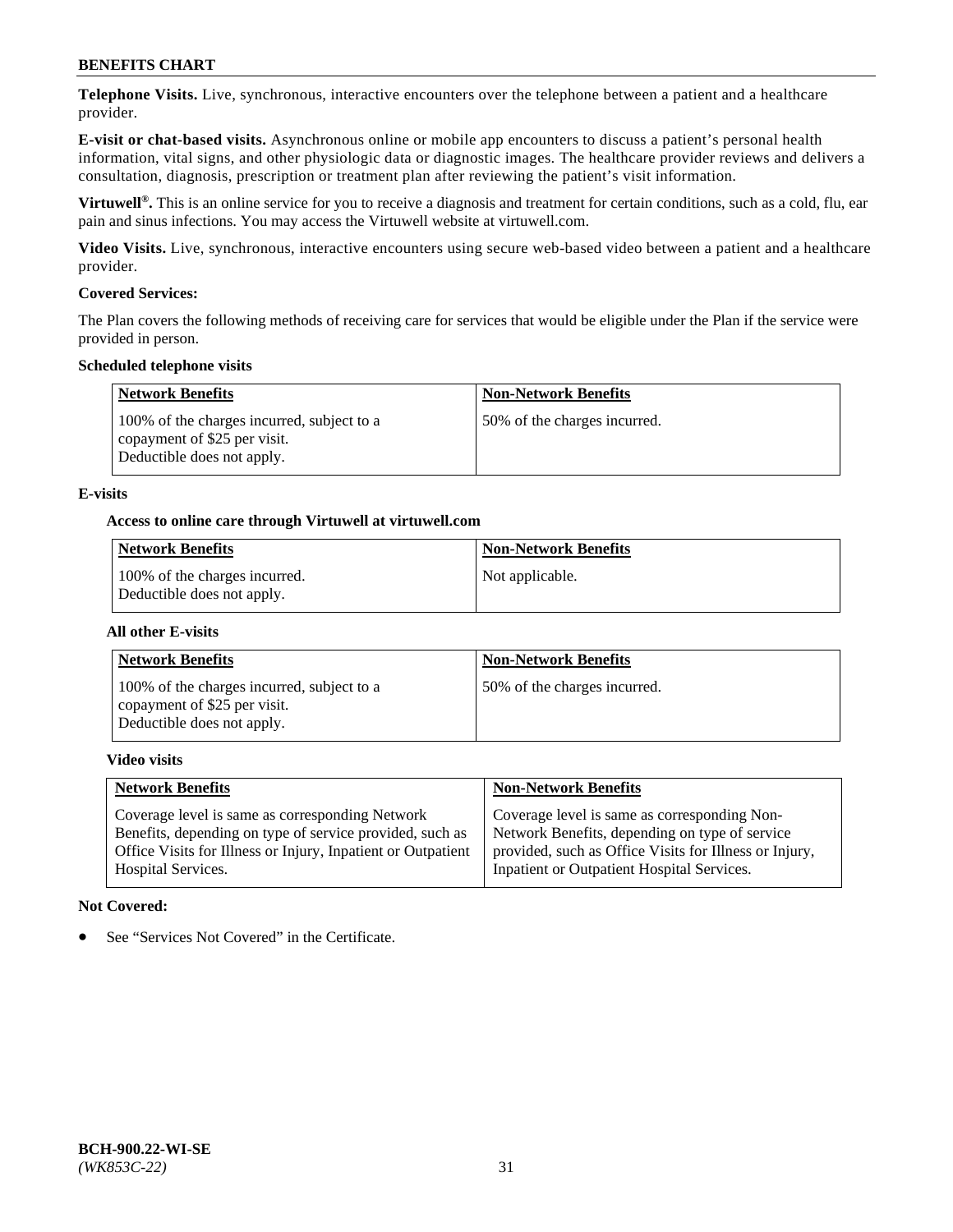## **TRANSPLANT SERVICES**

#### **Applicable Definitions:**

**Autologous.** This is when the source of cells is from the individual's own marrow or stem cells.

**Allogeneic.** This is when the source of cells is from a related or unrelated donor's marrow or stem cells.

**Allogeneic Bone Marrow Transplant.** This is when the bone marrow is harvested from the related or unrelated donor and stored. The patient undergoes treatment which includes tumor ablation with high-dose chemotherapy and/or radiation. The bone marrow is reinfused (transplanted).

**Autologous Bone Marrow Transplant.** This is when the bone marrow is harvested from the individual and stored. The patient undergoes treatment which includes tumor ablation with high-dose chemotherapy and/or radiation. The bone marrow is reinfused (transplanted).

**Autologous/Allogeneic Stem Cell Support.** This is a treatment process that includes stem cell harvest from either bone marrow or peripheral blood, tumor ablation with high-dose chemotherapy and/or radiation, stem cell reinfusion, and related care. Autologous/allogeneic bone marrow transplantation and high dose chemotherapy with peripheral stem cell rescue/support are considered to be autologous/allogeneic stem cell support.

**Designated Transplant Center.** This is any health care provider, group or association of health care providers designated by us to provide services, supplies or drugs for specified transplants for our Insureds.

**Transplant Services.** This is transplantation (including retransplants) of the human organs or tissue listed below, including all related post-surgical treatment, follow-up care and drugs and multiple transplants for a related cause. Transplant services do not include other organ or tissue transplants or surgical implantation of mechanical devices functioning as a human organ, except surgical implantation of an FDA approved Ventricular Assist Device (VAD) or total artificial heart, functioning as a temporary bridge to heart transplantation.

Prior authorization is required prior to consultation to support coordination of care and benefits.

#### **Covered Services:**

We cover eligible transplant services (as defined above) while you are covered under the Certificate. Transplants that will be considered for coverage are limited to the following:

- Kidney transplants for end-stage disease.
- Cornea transplants for end-stage disease.
- Heart transplants for end-stage disease.
- Lung transplants or heart/lung transplants for: (1) primary pulmonary hypertension; (2) Eisenmenger's syndrome; (3) endstage pulmonary fibrosis; (4) alpha 1 antitrypsin disease; (5) cystic fibrosis; and (6) emphysema.
- Liver transplants for: (1) biliary atresia in children; (2) primary biliary cirrhosis; (3) post-acute viral infection (including hepatitis A, hepatitis B antigen e negative and hepatitis C) causing acute atrophy or post-necrotic cirrhosis; (4) primary sclerosing cholangitis; (5) alcoholic cirrhosis; and (6) hepatocellular carcinoma.
- Allogeneic bone marrow transplants or peripheral stem cell support associated with high dose chemotherapy for: (1) acute myelogenous leukemia; (2) acute lymphocytic leukemia; (3) chronic myelogenous leukemia; (4) severe combined immunodeficiency disease; (5) Wiskott-Aldrich syndrome; (6) aplastic anemia; (7) sickle cell anemia; (8) non-relapsed or relapsed non-Hodgkin's lymphoma; (9) multiple myeloma; and (10) testicular cancer.
- Autologous bone marrow transplants or peripheral stem cell support associated with high-dose chemotherapy for: (1) acute leukemias; (2) non-Hodgkin's lymphoma; (3) Hodgkin's disease; (4) Burkitt's lymphoma; (5) neuroblastoma; (6) multiple myeloma; (7) chronic myelogenous leukemia; and (8) non-relapsed non-Hodgkin's lymphoma.
- Pancreas transplants for simultaneous pancreas-kidney transplants for diabetes, pancreas after kidney, living related segmental simultaneous pancreas kidney transplantation and pancreas transplant alone.

To receive Network Benefits, charges for transplant services must be incurred at a Designated Transplant Center.

The transplant-related treatment provided, including expenses incurred for directly related donor services, shall be subject to and in accordance with the provisions, limitations, maximums and other terms of the Certificate.

Medical and hospital expenses of the donor are covered only when the recipient is an Insured and the transplant and directly related donor expenses have been prior authorized for coverage. Treatment of medical complications that may occur to the donor are not covered. Donors are not considered Insureds, and are therefore not eligible for the rights afforded to Insureds under the Certificate.